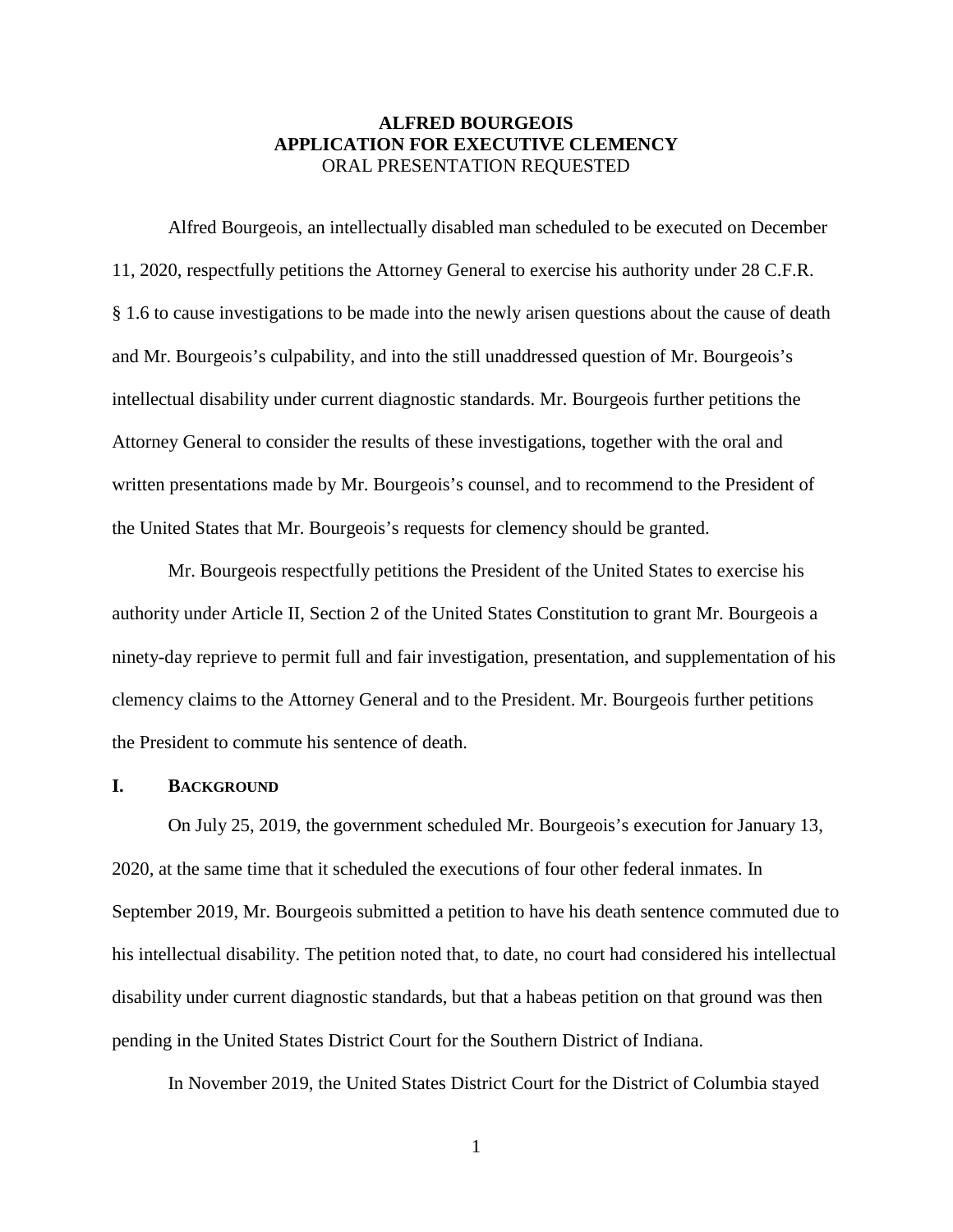the scheduled federal executions, including Mr. Bourgeois's, in consolidated lethal injection litigation. Mr. Bourgeois's execution date passed and, pursuant to 28 CFR § 1.10, his clemency petition was withdrawn on January 27, 2020. At that time, the Office of the Pardon Attorney advised that "if a new date of execution is set, [Mr. Bourgeois] may submit a new application, or [counsel] may submit a new application on his behalf."[1](#page-1-0)

Thereafter, the United States District Court for the Southern District of Indiana stayed Mr. Bourgeois's execution in light of his "strong showing" that he is intellectually disabled under current diagnostic standards.<sup>[2](#page-1-1)</sup> On appeal, however, a panel of the United States Court of Appeals for the Seventh Circuit ruled that Mr. Bourgeois's intellectual disability was irrelevant because no judicial remedy was available through habeas corpus. That ruling took effect on December 1, 2020 when, over the dissent of two judges, the Seventh Circuit Court of Appeals denied rehearing en banc.

On November 20, 2020, while the district court's stay was still in effect,<sup>[3](#page-1-2)</sup> the Government announced that it would execute Mr. Bourgeois on December 11, 2020.

#### **II. SUMMARY**

Substantial recent developments warrant investigation and consideration in connection with this clemency petition. First, new scientific evidence indicates that the victim's death was not the result of physical abuse or violence—the very basis of Mr. Bourgeois's death sentence. Rather, the child's death was most likely caused by severe dehydration resulting from the ingestion of large amounts of sea water. This new evidence is extensive, is supported by the recent review of two experts, and refutes the government's theory that Mr. Bourgeois beat his

 $<sup>1</sup>$  A1.</sup>

<span id="page-1-1"></span><span id="page-1-0"></span><sup>2</sup> *Bourgeois v. Warden*, No. 19-cv-00392-JMS-DLP, 2020 WL 1154575, at \*3–5, \*6 (S.D. Ind. March 10, 2020).

<span id="page-1-2"></span><sup>&</sup>lt;sup>3</sup> Pursuant to the Seventh Circuit's decision, the district court vacated that stay on December 3, 2020.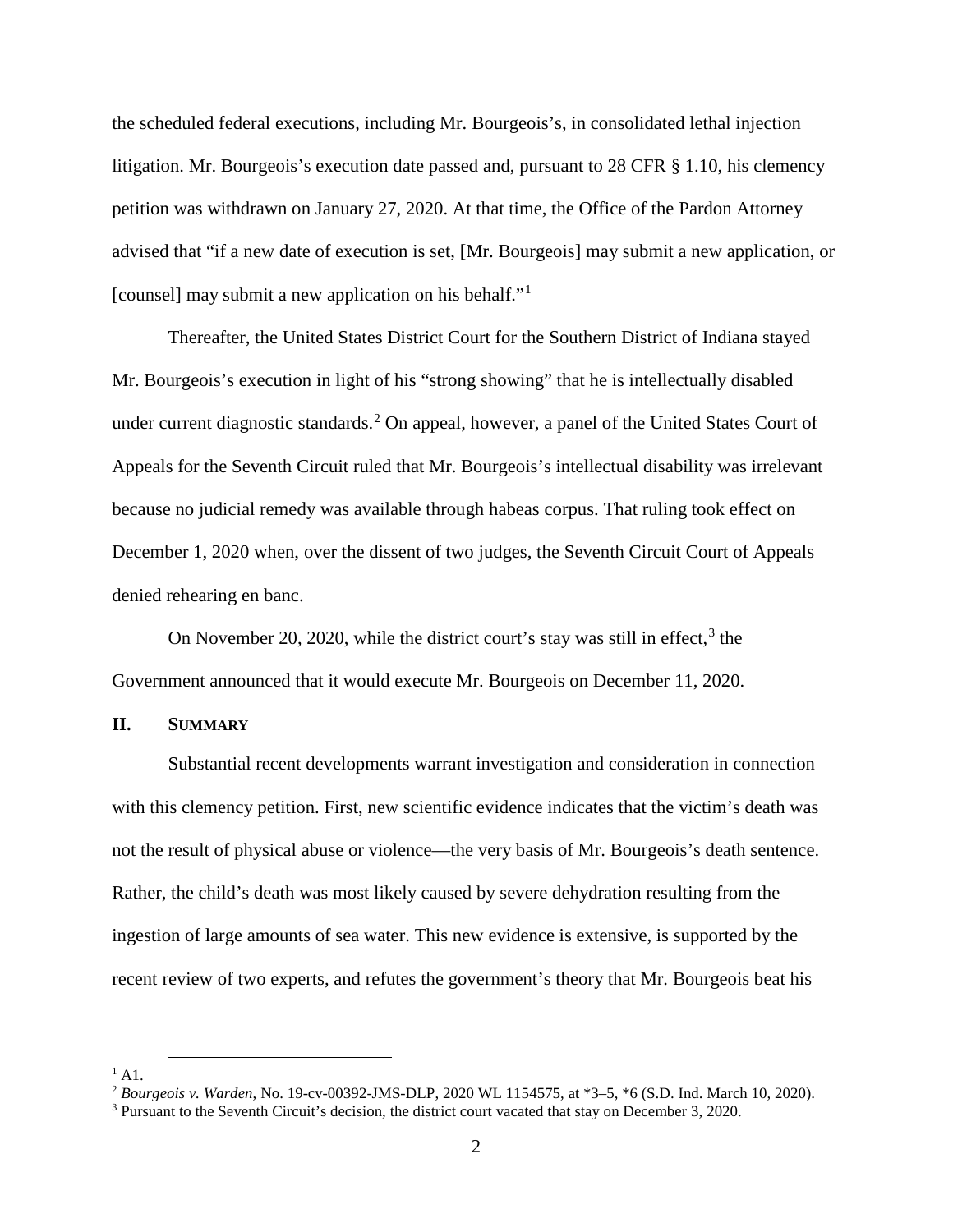daughter to death.<sup>[4](#page-2-0)</sup> In recent communications following review of this new evidence, the Government's forensic pathologist exhibited hesitancy about the conclusions she had reached at the time of trial related to the cause of death, and a willingness to consider the opinion of another neuropathologist.<sup>[5](#page-2-1)</sup> Mr. Bourgeois requests that the Attorney General's investigation include procuring such an opinion from an independent neuropathologist. Unless and until this evidence is adequately developed and considered, Mr. Bourgeois's death sentence must not be carried out.

Second, the Seventh Circuit's recent decision has completely shut the courthouse doors to Mr. Bourgeois, despite his "strong showing" that he is intellectually disabled. The absence of a judicial remedy for Mr. Bourgeois makes it incumbent upon the Attorney General to investigate and consider his intellectual disability in light of current diagnostic standards, including by procuring the opinion of an independent mental health expert. Because such consideration will lead to the inexorable conclusion that Mr. Bourgeois is intellectually disabled, his death sentence should be commuted.

## **III. NEW EVIDENCE WARRANTS A FULL INVESTIGATION AND POSTPONEMENT OF MR. BOURGEOIS'S EXECUTION.**

Mr. Bourgeois's daughter JG fell unconscious while the family, who were traveling together in Mr. Bourgeois's semi-truck, was briefly stopped at the Corpus Christi Naval Air Station. JG died the next day in the hospital. Mr. Bourgeois was federally charged with premeditated murder, based on the Government's theory that he caused JG's death by beating her while on the naval base. This theory was critical both to proving that JG was murdered and because federal jurisdiction depended on whether the injury resulting in death "was inflicted" within the federal government's territorial jurisdiction.<sup>[6](#page-2-2)</sup>

<span id="page-2-0"></span> $^{4}$  A2–44; A45–48.<br><sup>5</sup> A48 ¶ 9.

<span id="page-2-2"></span><span id="page-2-1"></span><sup>6</sup> 18 U.S.C. § 3236.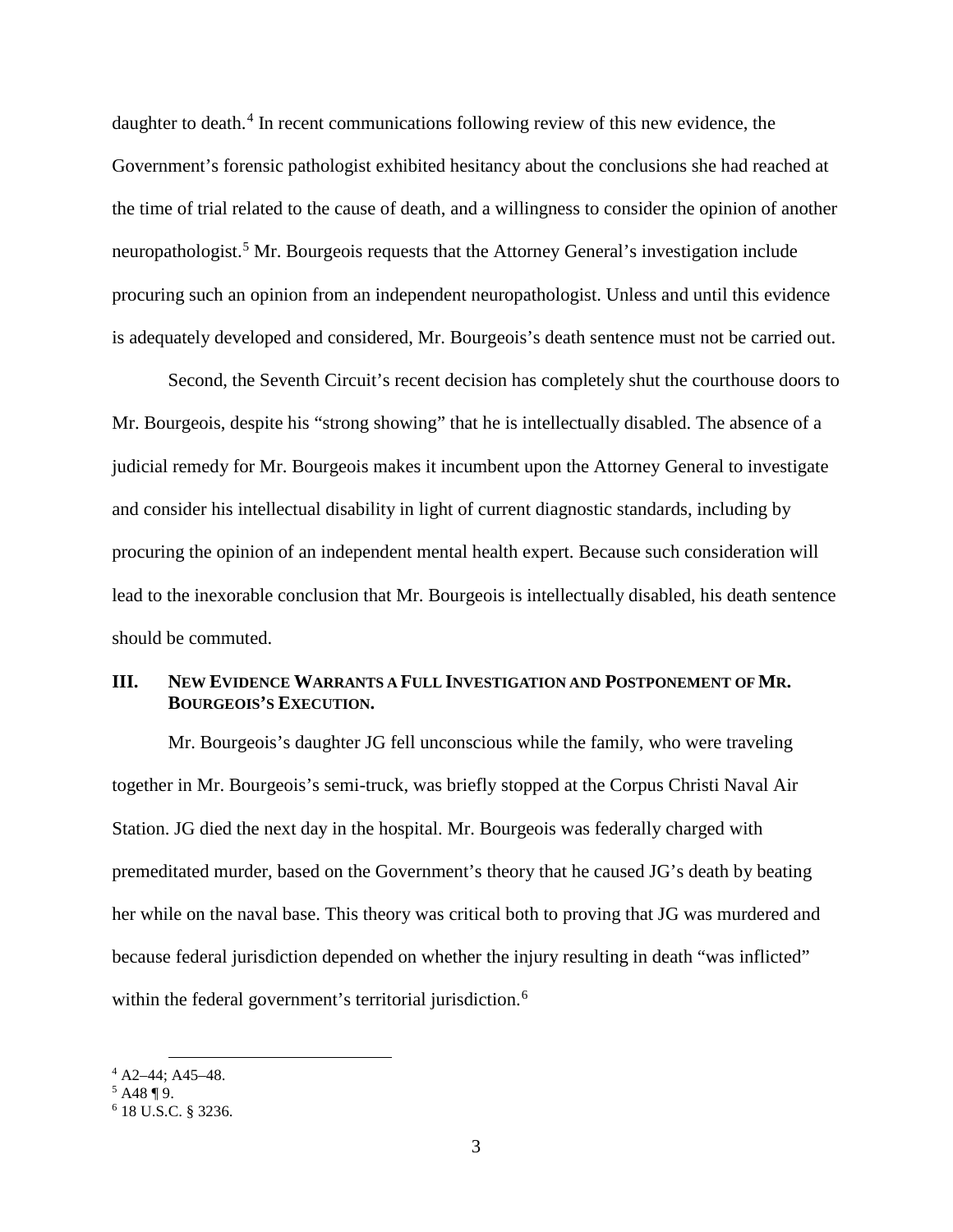At trial, the Government presented the testimony of forensic pathologist Elizabeth Rouse, M.D., D.V.M. Dr. Rouse conducted an autopsy, during which she identified a "large, fresh, subdural hemorrhage" on the victim's brain, as well as retinal hemorrhaging, and concluded that the death was a homicide.<sup>[7](#page-3-0)</sup> Six weeks later, neuropathologist Kathleen Kagan-Hallet, M.D., examined autopsy materials and described the subdural hematoma (or hemorrhage) observed at the autopsy as "thin"; she indicated that the injury was approximately ten days old at the time of death. [8](#page-3-1) She also noted infarcts—tissue death caused by decreased blood flow—that were at least seven days old.<sup>[9](#page-3-2)</sup> Despite Dr. Kagan-Hallet's findings that the hematoma was ten days old, Dr. Rouse told the jury that the cause of death was a subdural hematoma sustained sometime in the "few days" before death.<sup>[10](#page-3-3)</sup> The jury was not told of Dr. Rouse's error; Dr. Kagan-Hallet did not testify at trial, and Dr. Rouse was not asked about any of her findings. In fact, defense counsel did not pose any questions regarding whether the timing of the injury identified by Dr. Rouse as the cause of death correlated with the Government's theory of the case.

During habeas review, Dr. Rouse acknowledged that the subdural hematoma was "not a large collection of blood," and maintained only that it "contributed to" death.<sup>[11](#page-3-4)</sup> Dr. Rouse proffered a new theory as to the cause of death, specifically, "a complex constellation of things going in response to" and a "constellation of injuries" that all resulted from "the blunt closed head injury" that occurred on the naval base.<sup>[12](#page-3-5)</sup> After being questioned about the timing of the brain injuries, Dr. Rouse then agreed with a theory proposed by the judge, who interjected to suggest that the beating on the naval base was the "coup de grace" that caused the pre-existing

- <span id="page-3-1"></span><sup>8</sup> A63.
- <span id="page-3-3"></span><span id="page-3-2"></span> $9^9$  A64.

<span id="page-3-5"></span><span id="page-3-4"></span> $^{11}$  A66–67.<br><sup>12</sup> *Id.* 

<span id="page-3-0"></span> $7 A61-62.$ 

 $10$  A61–62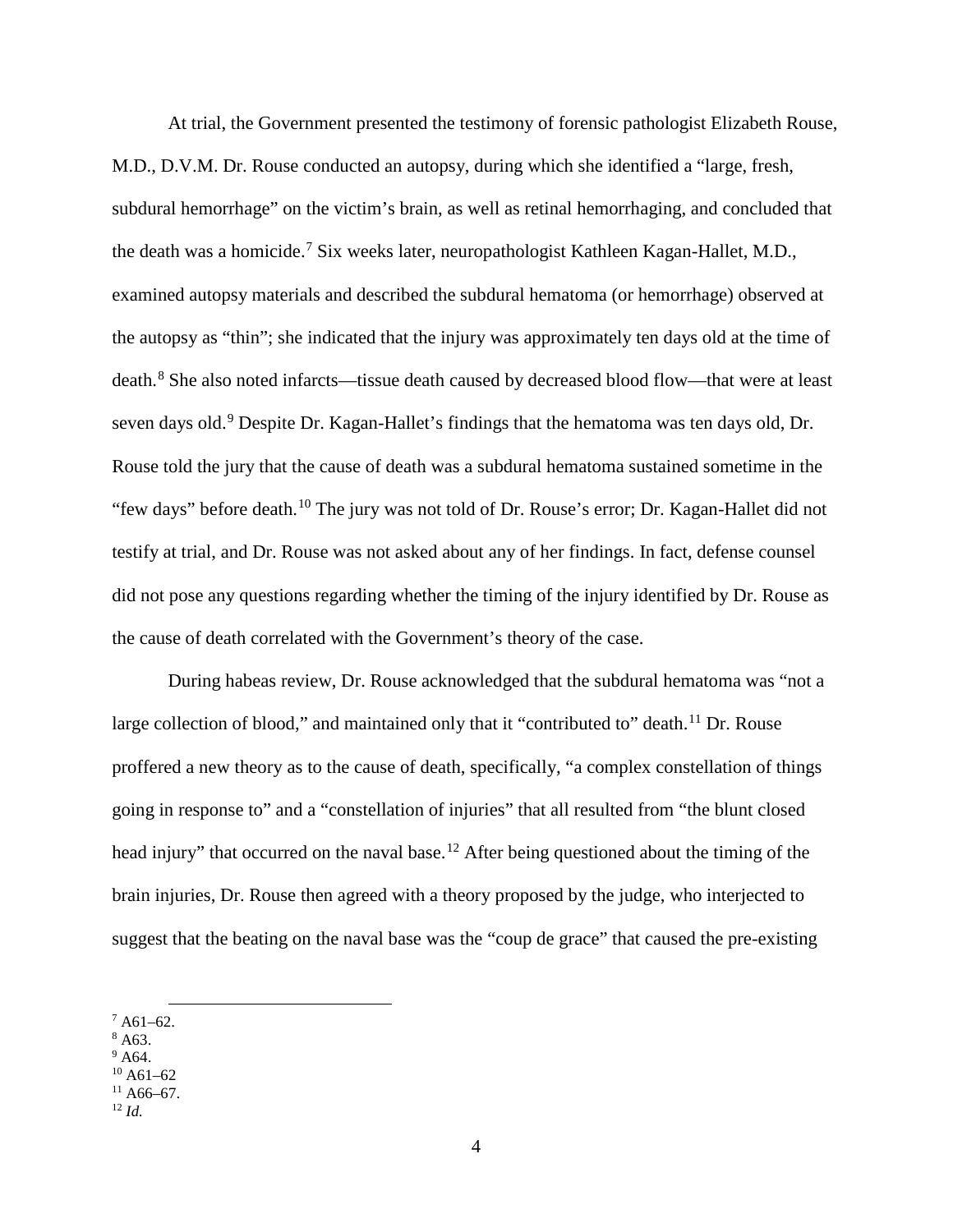injuries to prove fatal. $^{13}$  $^{13}$  $^{13}$ 

Neuropathologist Roland Auer, M.D., Ph.D., who has over thirty-five years' experience in forensic pediatric and adult neuropathology, recently examined the medical evidence in this case and concluded that JG did not die of traumatic injury at all, but from neurologic conditions stemming from her ingestion of salt water and untreated, severe dehydration. *See infra* § III.B. Dr. Auer specifically found that JG died from venous sinus thrombosis ("VSS"), which involves blood clots in the venous sinuses, and from cerebral edema, which involves fluid build-up in and around the brain.[14](#page-4-1) These conditions resulted from JG's untreated hypernatremia, a concentration of sodium in the blood caused by severe dehydration, with onset occurring ten days prior to her  $death<sup>15</sup>$  $death<sup>15</sup>$  $death<sup>15</sup>$ 

Dr. Auer also concluded that: (1) there were no head injuries of the type that would be expected from a physical force sufficient to cause death; and (2) there was no medical evidence of "recent" brain damage. Counsel shared Dr. Auer's conclusions with a second expert, Jane W. Turner, M.D., Ph.D., who has over twenty years' experience and is board certified in anatomic and clinical pathology and forensic pathology by the American Board of Pathology, and certified as a child death pathologist by the State of Missouri.<sup>[16](#page-4-3)</sup> Upon review of the relevant evidence, Dr. Turner agreed with all of Dr. Auer's conclusions.[17](#page-4-4) The new medical evidence refutes Dr. Rouse's changing medical theories that support her conclusion that a head injury on the naval base caused JG's death and, at minimum, merits further investigation.<sup>[18](#page-4-5)</sup>

<span id="page-4-0"></span> $13$  A69-70.

<span id="page-4-1"></span><sup>14</sup> A2–3, A16–18, A36–38.

<span id="page-4-2"></span> $15$  A36-38.

<span id="page-4-3"></span> $16$  A45 ¶ 1, 3.

<span id="page-4-4"></span> $17$  A46 ¶ 4.

<span id="page-4-5"></span><sup>18</sup> *Id.*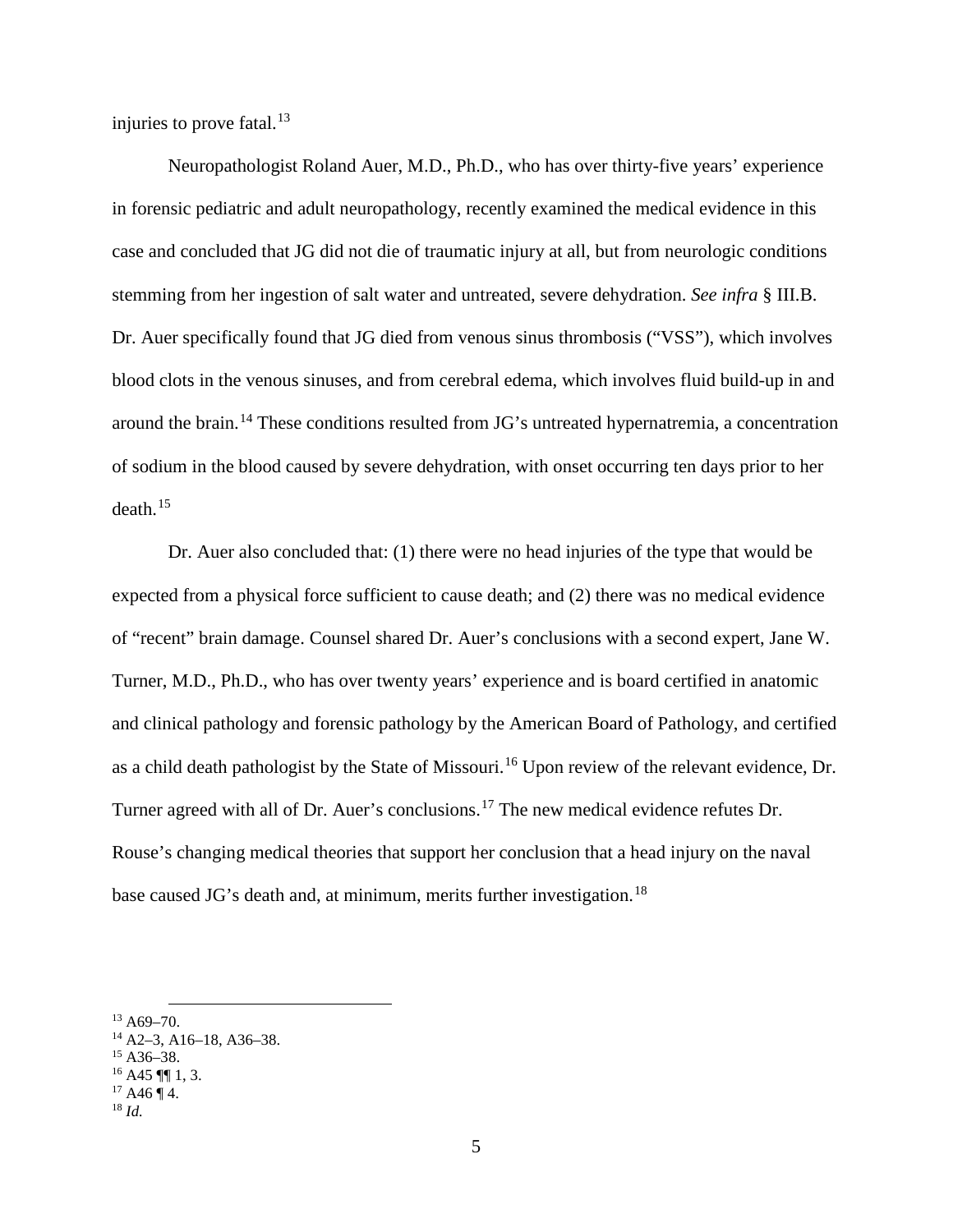### **A. New Medical Evidence Demonstrates That Death Was Not Caused By a Recent Traumatic Head Injury.**

Dr. Auer found that "there is no evidence of repeated blows to the head," and noted the absence of any "findings that would be expected from [a fatal] blow" to the head, such as "epidural hemorrhage or a large subdural hemorrhage."[19](#page-5-0) He also stressed the absence of skull fractures, explaining that it is "difficult to deliver a fatal blow with no skull fracture" in a "two-year-old girl," especially when the skull is as thin as that observed in the autopsy.<sup>[20](#page-5-1)</sup> And the "small bruises under the scalp" could have just as easily resulted from the extended resuscitation performed on the child after she fell unconscious.<sup>[21](#page-5-2)</sup> In fact, none of the brain injuries Dr. Rouse identified in the autopsy were likely caused by blunt force trauma. As Dr. Auer explained, these injuries were likely caused by VSS. Upon review of Dr. Auer's opinions and the relevant evidence, Dr. Turner agreed with "all of Dr. Auer's findings, including his determination that the most likely cause of death in this case was cerebral sinovenous thrombosis and cerebral edema caused by hypematremia that onset some ten says prior to death."<sup>[22](#page-5-3)</sup>

In his report, Dr. Auer systematically rejected each of Dr. Rouse's conclusions that the injuries she identified were caused by blunt force trauma. For example, addressing Dr. Rouse's initial theory that head trauma caused the subdural hematoma and resulted in death, Dr. Auer explained that VSS causes subdural hematomas, forty percent of which are atraumatic.<sup>[23](#page-5-4)</sup> Dr. Auer likewise refuted Dr. Rouse's statement that hemorrhage in the retina could only be the result of "trauma to the brain."<sup>[24](#page-5-5)</sup> As Dr. Auer explained, damage to neurons and brain tissue is "typically hypoxic (due to lack of oxygen) rather than traumatic," and there are "many other

 $21$  A35.

 $23$  A 34.

<span id="page-5-0"></span> $19$  A29, 35.

<span id="page-5-1"></span><sup>&</sup>lt;sup>20</sup> A13.

<span id="page-5-4"></span><span id="page-5-3"></span><span id="page-5-2"></span> $^{22}$  A46 ¶ 4.

<span id="page-5-5"></span> $24$  A66, 68.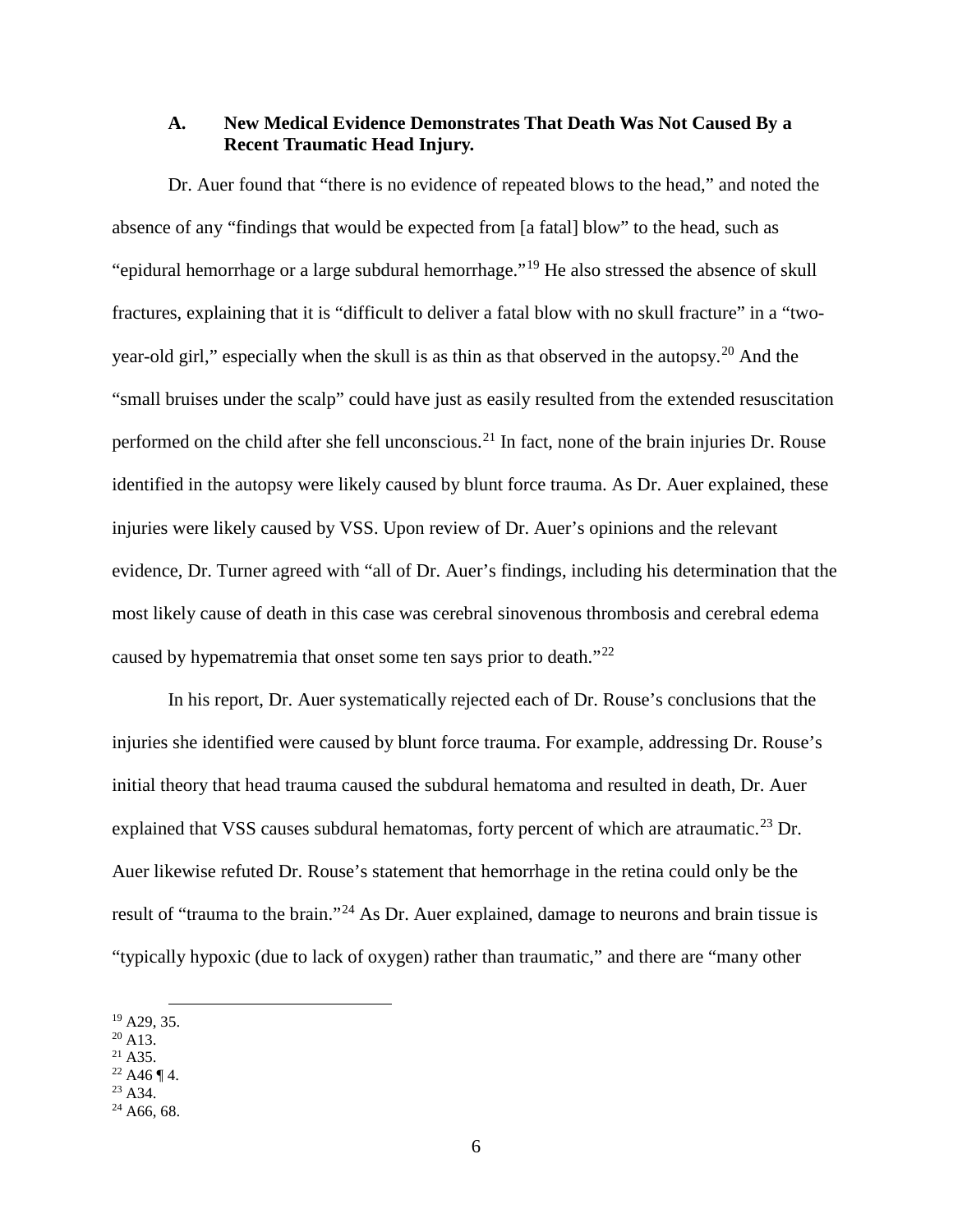causes of retinal hemorrhages" that are not traumatic, including intracranial pressure and hypoxia, both of which were well documented in JG's medical records.<sup>[25](#page-6-0)</sup>

Dr. Auer dismissed Dr. Rouse's contention that the venous infarctions were, in truth, a "sinus contusion infarct," dismissing the term as "oxymoron[ic]," and noting that he had never encountered the term in his thirty-five years as a vascular researcher and neuropathologist.<sup>[26](#page-6-1)</sup> As Dr. Auer explained, sinuses do not bruise, so there is no such thing as a sinus contusion. And infarcts describe dead and dying tissue, which *prevents* the flow of blood; contusions, on the other hand, "*require* blood flow in order to leak."[27](#page-6-2) Thus, an injury cannot be both a contusion and an infarct at the same time.

Dr. Auer also contradicted Dr. Rouse's later contention that any blood clots, which she had failed to identify in her autopsy report, must have resulted from head trauma at the naval base. Dr. Auer explained that VSS "is a form of stroke that is . . . rarely associated with trauma," and stems "from some disorder of blood coagulation, largely dehydration."[28](#page-6-3) Thus, traumatic head injury, like the one Dr. Rouse relied on to explain the thrombus, "usually do [es] not give rise to thrombi but rather give[s] rise to bleeding."[29](#page-6-4)

Finally, the one "general agreement" among all the experts during the pendency of this case has been that cerebral edema was the cause of death. [30](#page-6-5) And, as Dr. Auer explains, cerebral edema "does not develop instantaneously, irrespective of cause."[31](#page-6-6) Even when edema is caused by lethal head injuries, "the individual keeps breathing" and "[a]pnea comes days later . . . when

<span id="page-6-0"></span> $25$  A31.

<span id="page-6-1"></span> $26$  A26.

<span id="page-6-2"></span><sup>27</sup> *Id.*

<span id="page-6-3"></span><sup>28</sup> A22.  $29$  A34.

<span id="page-6-4"></span>

<span id="page-6-5"></span> $30$  A9 (noting that the radiological report found "cerebral edema without fracture," and all the CT findings are nontraumatic).

<span id="page-6-6"></span> $31$  A29.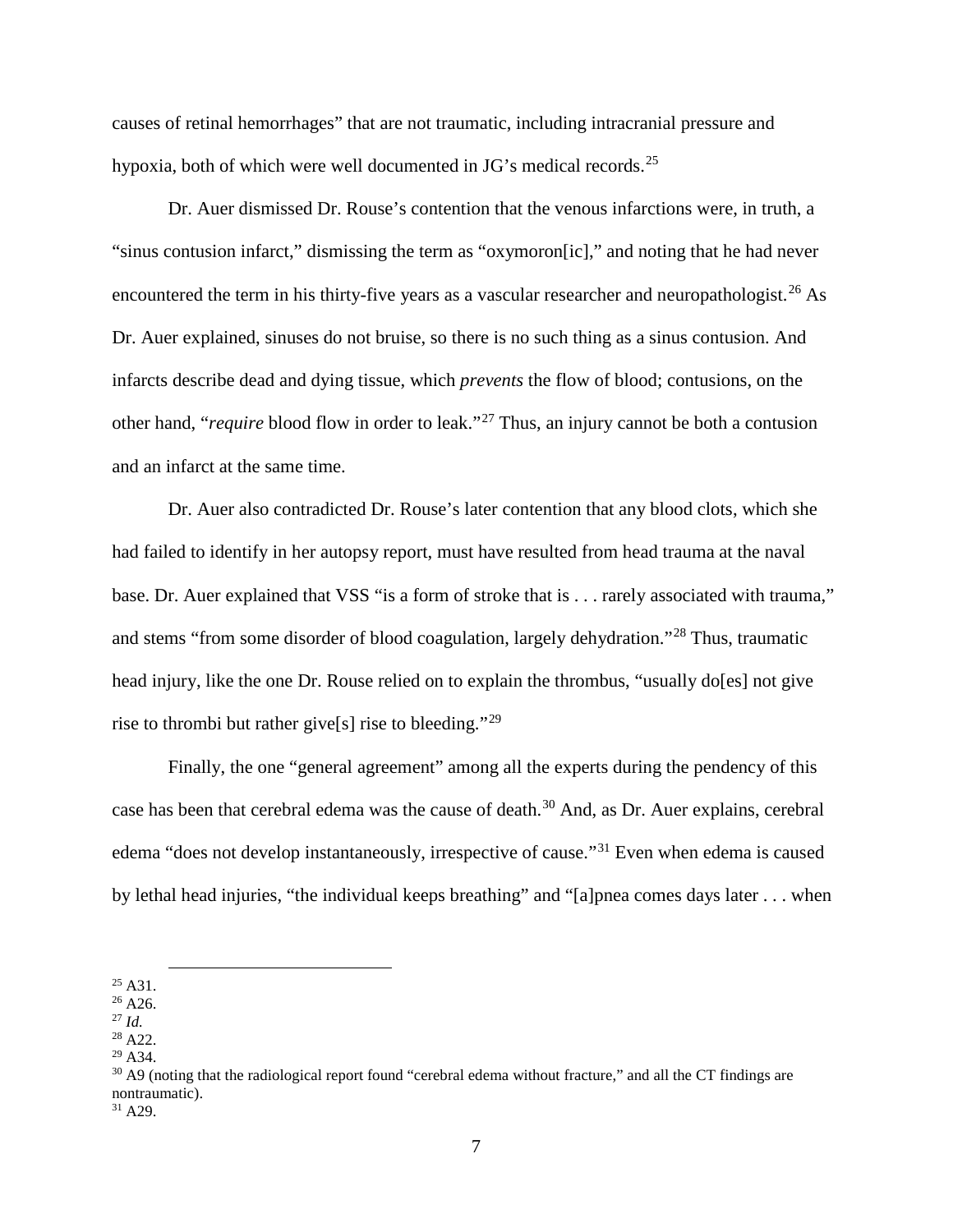cerebral edema has developed and/or herniation occurs," not immediately after the injury as Dr. Rouse has theorized.<sup>[32](#page-7-0)</sup> Thus, the most likely cause of death was a non-traumatic injury, occurring some ten days prior to death, resulting in VSS and cerebral edema.

# **B. Additional Evidence Supports the Finding That JG's Death Was Caused By Hypernatremic Dehydration.**

Approximately ten days before her death, JG was at the beach, during which she was totally submerged in sea water several times, and ingested substantial amounts of salt water.<sup>[33](#page-7-1)</sup> As JG left the beach, she "kept losing her balance," "tripping," and was unable to stand.<sup>[34](#page-7-2)</sup> Later that day, her stomach swelled, and she vomited sea water.<sup>[35](#page-7-3)</sup> For several days afterward, she travelled in a truck without air-conditioning through the Florida and Louisiana summer.<sup>[36](#page-7-4)</sup> These events swallowing large amounts of sodium in seawater, followed by periods during which the child was unable to stand, compounded by the hot weather and extreme dehydration—caused JG to suffer hypernatremia.<sup>[37](#page-7-5)</sup> Left untreated, hypernatremia can cause brain edema resulting in death. As JG drank fluids in the days following the beach incident, the water intake caused her brain to retain water and swell. As swelling continued untreated, it eventually caused her brain, specifically the cerebellum, to flow into the spinal cord and press against the medulla oblongata, causing her breathing and heart to stop.<sup>[38](#page-7-6)</sup> This condition, and not a traumatic head injury, was the actual cause of her death.

- <span id="page-7-1"></span><sup>33</sup> A33–34.
- $34$  A4.
- <span id="page-7-3"></span><span id="page-7-2"></span><sup>35</sup> *Id.*
- <span id="page-7-5"></span><span id="page-7-4"></span><sup>36</sup> *Id.*
- $37 A33 34.$

<span id="page-7-0"></span> <sup>32</sup> A32.

<span id="page-7-6"></span> $38$  A35.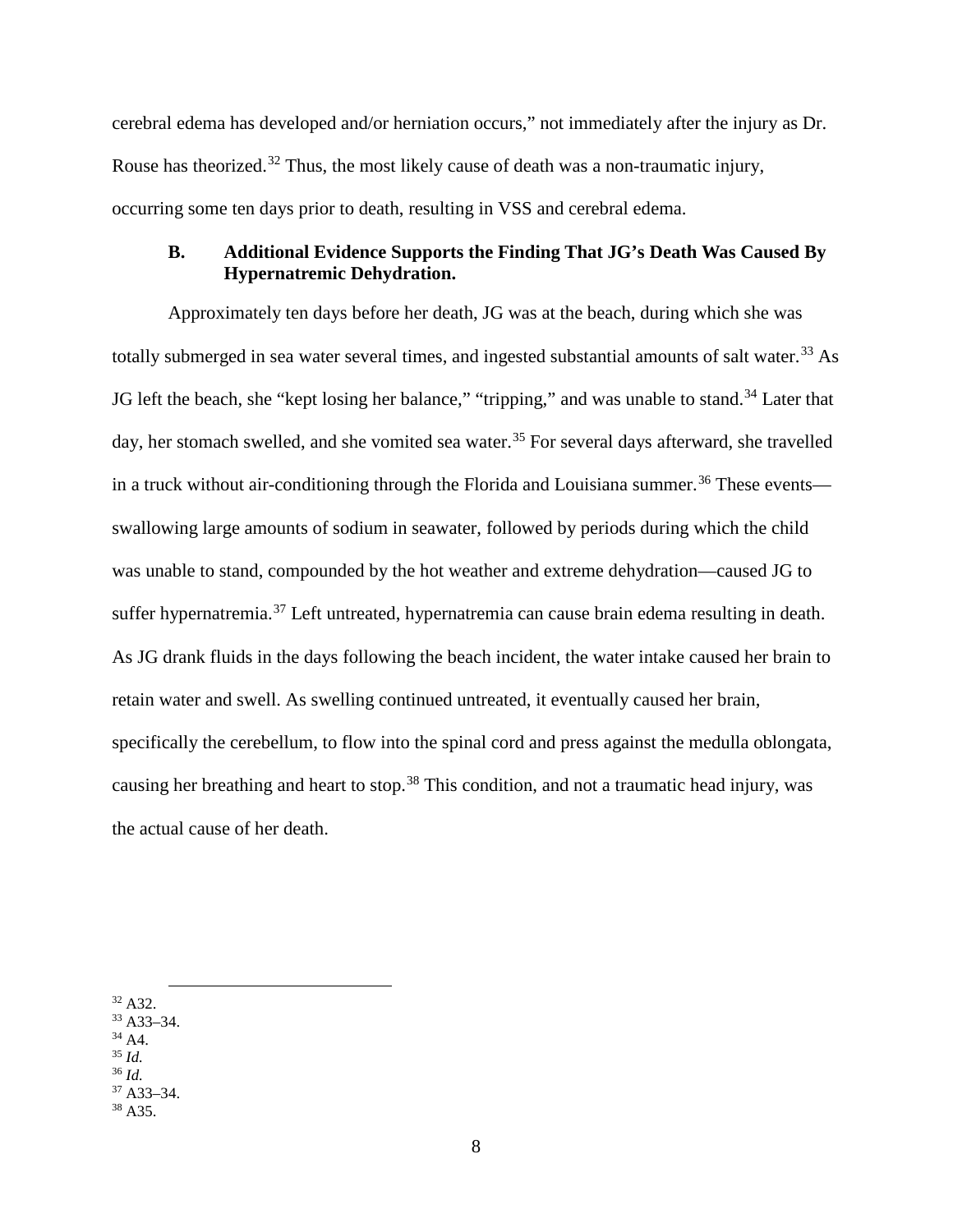## **C. In Recent Communications, Government Pathologist Dr. Rouse Exhibited Hesitancy About Her Conclusions as to Cause of Death, and Expressed a Willingness to Consider the Opinion of Another Neuropathologist.**

In November 2020, Dr. Turner discussed the new evidence with Dr. Rouse.<sup>[39](#page-8-0)</sup> In the course of these discussions, Dr. Turner provided Dr. Rouse with a letter from Dr. Auer outlining his opinions.<sup>[40](#page-8-1)</sup> On December 2, 2020, following Dr. Rouse's review of Dr. Auer's findings, Dr. Turner had a "lengthy conversation" with Dr. Rouse. Dr. Rouse stated that she "did not disagree" that JG suffered venous thrombosis, occurring more than a week before death, or that the venous thrombosis was possibly caused by the ingestion of salt water.<sup>[41](#page-8-2)</sup> Dr. Rouse also stated that all of JG's injuries predated the date of the alleged fatal head trauma, except for "a small amount of fresh blood in the brain and superficial bruising"; she acknowledged that the amount of fresh blood "was too small to have caused death."[42](#page-8-3) She also did not disagree that the superficial bruising may have resulted from resuscitation attempts and/or from the thrombus.<sup>[43](#page-8-4)</sup> Nonetheless, Dr. Rouse continued to think death was caused by a fatal head trauma based on her stated recollections that JG's blood had been found on the windshield of Mr. Bourgeois's truck; but no such evidence is part of the record in this case.<sup>[44](#page-8-5)</sup>

According to Dr. Turner, Dr. Rouse "harbors some hesitancy about the conclusions she reached in this case," and "repeatedly expressed a willingness to consider the opinion of another neuropathologist."[45](#page-8-6)

<span id="page-8-0"></span> $39$  A46 ¶ 5.

<span id="page-8-1"></span> $40$  A47 ¶¶ 6-7.

<span id="page-8-2"></span> $41$  A47, ¶ 8.

<span id="page-8-3"></span><sup>42</sup> *Id.*

<span id="page-8-4"></span><sup>43</sup> *Id.* <sup>44</sup> *Id.*

<span id="page-8-6"></span><span id="page-8-5"></span> $45$  A48, ¶ 9.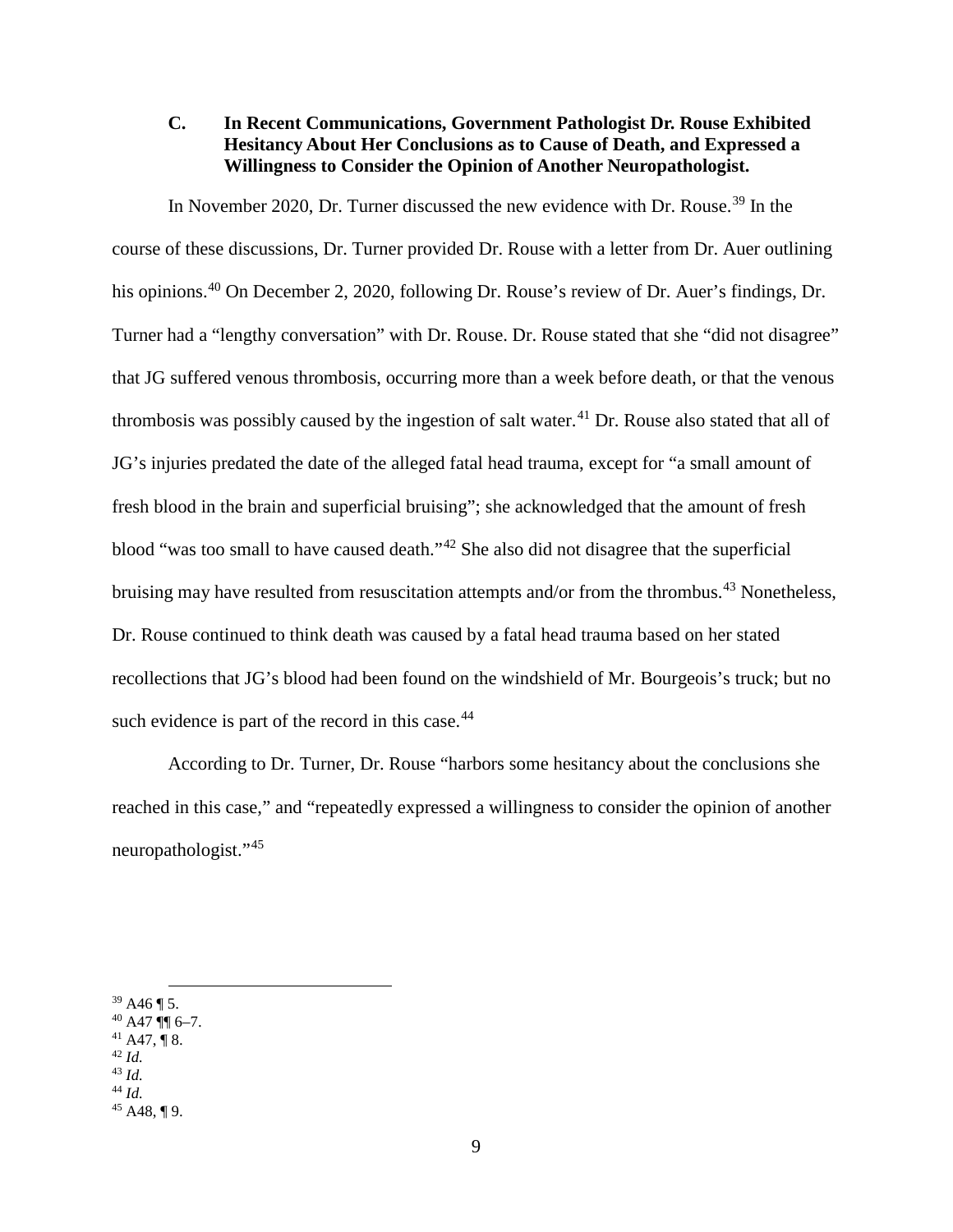### **D. Other Scientific Evidence Undermines the Government's Case Against Mr. Bourgeois.**

The Government argued for a death sentence on the basis of its inflammatory narrative that Mr. Bourgeois systematically abused and sexually assaulted JG before delivering a fatal blow when he slammed her head against the windshield of the truck. But just as its evidence of violent head trauma has not stood the test of time, so too its evidence of sexual assault does not withstand scrutiny.

While JG was hospitalized, a sexual abuse nurse examined her and determined that there were no signs of sexual abuse.<sup>[46](#page-9-0)</sup> This conclusion was confirmed during the autopsy.<sup>[47](#page-9-1)</sup> At trial, however, the Government offered three experts to support its allegation of sexual abuse: pediatrician Scott Benton, FBI forensic serologist Caroline Zervos, and FBI forensic DNA examiner Anthony Onorato. The experts testified that rectal swabs taken from the victim had been tested and were positive for semen. These experts' conclusions, however, derived from a single forensic test meant to detect a specific antigen ("p30") found in semen, and from the experts' mistaken belief that the antigen is found only in males.<sup>[48](#page-9-2)</sup>

The FBI has since abandoned the p30 test as incapable of reliably detecting semen. And even according to the FBI's protocols at the time, the p30 test was not capable of confirming the presence of semen in Mr. Bourgeois's case, contrary to the Government witnesses' misrepresentations. But the jury did not hear these facts. For instance, the jury did not hear that, in truth, the p30 protein can be found in female sources, including female urine and serum.<sup>[49](#page-9-3)</sup> The

<span id="page-9-3"></span><span id="page-9-2"></span><sup>48</sup> While Dr. Benton, a pediatrician, also testified that the autopsy photos showed trauma in the vagina, indicative of sexual assault, this post-hoc examination of autopsy photos was directly contradicted by two experts—the Government's forensic pathologist and a nurse specifically trained to look for evidence of sexual abuse—each of whom physically examined JG and saw no evidence of sexual trauma.  $49$  A87-92.

<span id="page-9-0"></span> <sup>46</sup> A74.

<span id="page-9-1"></span><sup>47</sup> A51.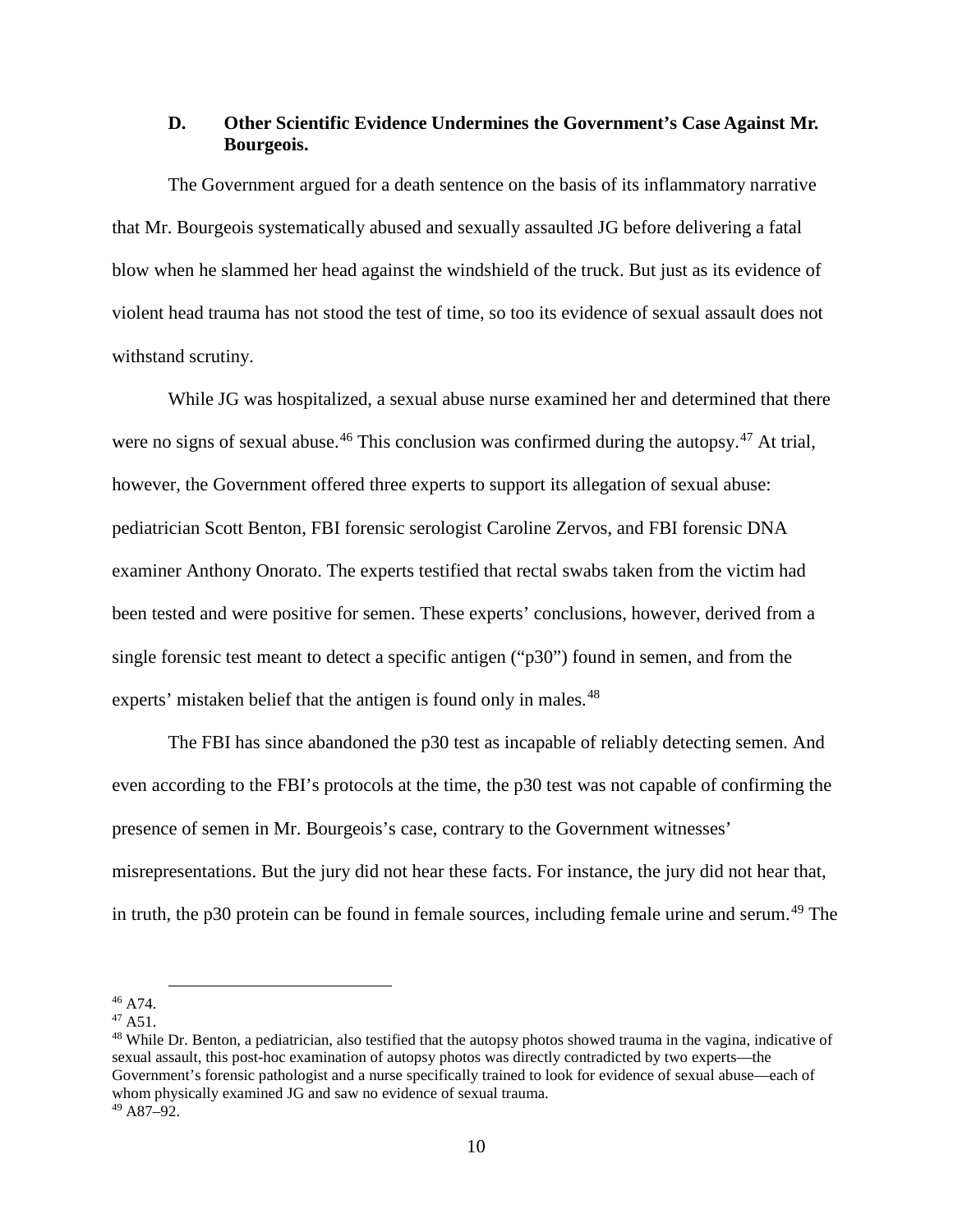jury likewise never heard that the p30 test results in this case—which were first disclosed to the defense during post-conviction proceedings—showed only a "weak positive," which could be a false positive due to bacterial proteins found in the rectal swab.<sup>[50](#page-10-0)</sup> Nor did the jury hear that the FBI's own serological protocols for the identification of semen in place in 2002 *required* a finding of sperm in cases involving "borderline levels of p30," which would include the "weak positive" result obtained here.<sup>[51](#page-10-1)</sup> And while the jury did learn that an examination for sperm was negative, they were also incorrectly told, without objection or rebuttal, that this is normal because sperm rapidly degrade,<sup>[52](#page-10-2)</sup> when in truth, "sperm are incredibly tough and durable," and can be detected "decades" after an offense.<sup>[53](#page-10-3)</sup>

The FBI has now entirely abandoned the p30 test for semen, even where levels of the protein are high. In 2012, the FBI downgraded the p30 test to being merely "presumptive" rather than confirmatory for the presence of semen.<sup>[54](#page-10-4)</sup> In 2015, the FBI removed p30 testing from its manual altogether as a method for detecting the presence of semen, presumptively or otherwise.[55](#page-10-5) And the current FBI manual excludes the p30 test as a way of detecting the presence of semen, limiting the available tests to either the identification of a sperm cell, or a combination of acid phosphatase and either DNA and sperm. [56](#page-10-6) All of the FBI's currently accepted indicators for the presence of semen were negative in Mr. Bourgeois' case.

The Government's narrative that Mr. Bourgeois sexually assaulted his daughter before killing her was crucial to the prosecution, and devastating to Mr. Bourgeois's arguments that his

<span id="page-10-0"></span> <sup>50</sup> A93, 95–96.

<span id="page-10-1"></span><sup>51</sup> A298.

<span id="page-10-2"></span><sup>52</sup> A98–99.

<span id="page-10-3"></span><sup>53</sup> A81–83 (describing Dr. Benton's testimony that it was normal to fail to detect sperm in the rectal swab, despite the presence of semen, "totally erroneous").

<span id="page-10-4"></span><sup>54</sup> A284.

<span id="page-10-5"></span><sup>55</sup> A291.

<span id="page-10-6"></span><sup>56</sup> A294–97.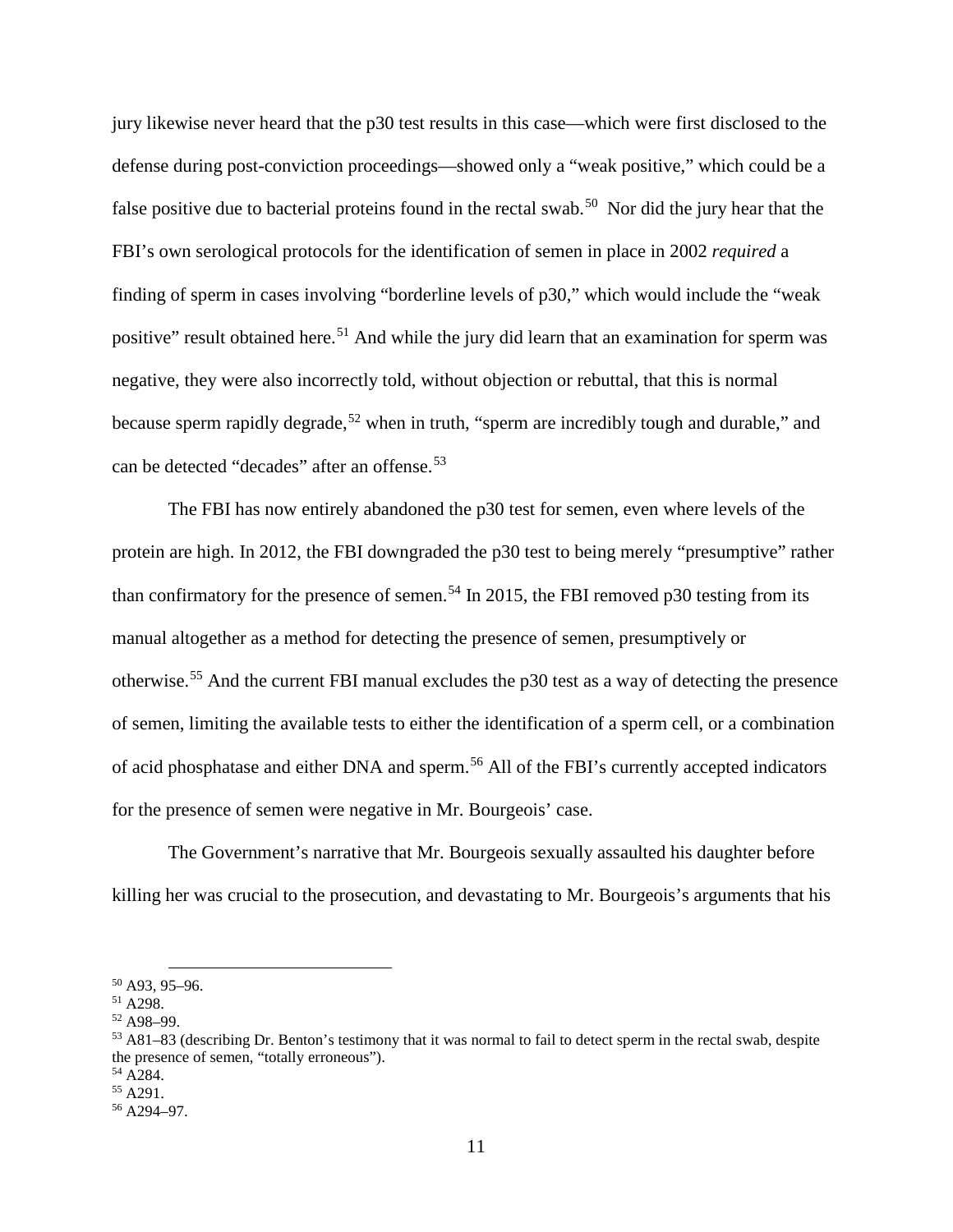life should be spared. We now know that the witnesses' testimony that results from the p30 test confirm the presence of semen, and thus that a sexual assault took place, was scientifically inaccurate and in direct violation of FBI protocols then and now.

We also know the FBI does not even consider a *positive* p30 test to *presumptively* indicate the presence of semen.<sup>[57](#page-11-0)</sup> And, yet, based *on weak and uncorroborated* results from that same test, Mr. Bourgeois's jury was repeatedly told that forensic science had *proven* that he sexually assaulted his daughter. As a result, the jury who convicted Mr. Bourgeois and sentenced him to death was never informed that the p30 results, which the Government represented scientifically "confirmed" the presence of semen, could actually do no such thing.

\* \* \* \*

Dr. Rouse's hesitancy about her findings, and her willingness to consider the opinion of another neuropathologist based on Dr. Auer's contrary findings, underscore the serious doubts about the evidence on which Mr. Bourgeois's conviction and sentence depend. Taken together, these challenges to the scientific evidence, which the Government offered to prove the cause of death, the time the fatal injury occurred, and that sexual abuse preceded death, undermine the Government's narrative that Mr. Bourgeois engaged in long-term systemic and sexual abuse of his daughter before delivering a final, fatal blow on federal land.<sup>[58](#page-11-1)</sup>

There is no doubt that Mr. Bourgeois has been painted as a monster by the Government. But, as outlined above, there is tremendous doubt whether the tools, methods, and medical opinions at trial captured anything like a truthful narrative. Stripped of the incendiary color

<span id="page-11-0"></span><sup>&</sup>lt;sup>57</sup> Mr. Bourgeois requested information from the FBI to ascertain when and why the p30 test had been eliminated from FBI protocols. Despite inquiries to the FBI laboratory examiner who testified in Mr. Bourgeois's case, inquiries to the prosecutors who handled his case, and FOIA requests, the information Mr. Bourgeois seeks related to why p30 testing had been eliminated from FBI protocols has not been disclosed.

<span id="page-11-1"></span><sup>58</sup> The Government's remaining forensic evidence not addressed here—related to alleged bite marks and close-up photographs of injuries—has already been challenged in earlier proceedings, and, regardless, is insufficient on its own to establish both the jurisdiction and factual basis necessary for a capital conviction.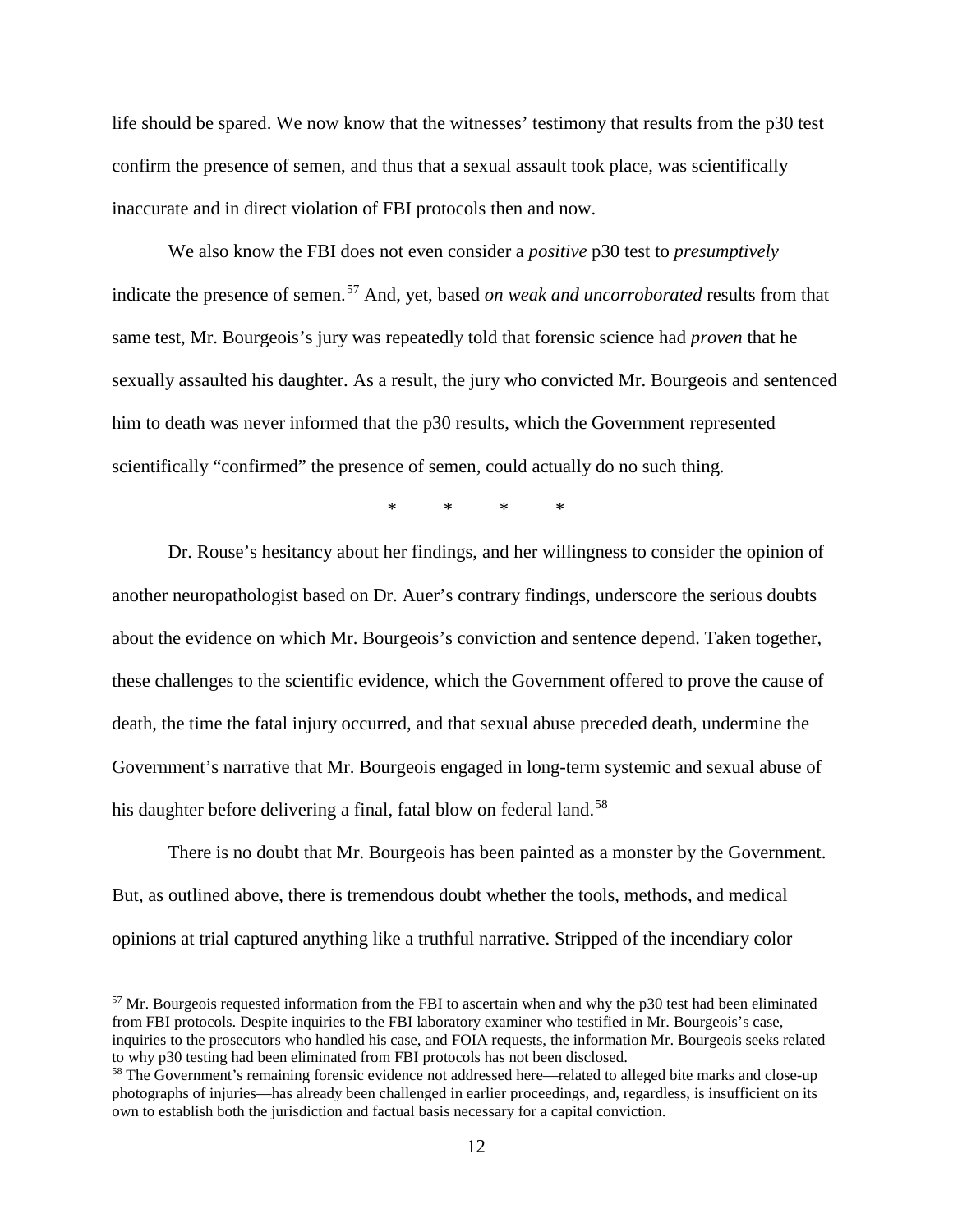provided by this challenged evidence, we are left with a much different picture. Rather than pursuing a rushed and emotionally-charged execution, continuing the mistakes of those who have gone before, the Government should fully investigate the new evidence in this case, and the President should postpone Mr. Bourgeois's execution until this evidence can be fully and fairly developed and considered.

#### **IV. MR. BOURGEOIS IS INTELLECTUALLY DISABLED, YET NO COURT HAS CONSIDERED HIS INTELLECTUAL DISABILITY UNDER CURRENT DIAGNOSTIC STANDARDS.**

#### **A. Mr. Bourgeois Is Intellectually Disabled.**

As detailed extensively in the habeas petition appended hereto, Mr. Bourgeois meets the three prongs of the medical definition of intellectual disability: subaverage intellectual functioning, adaptive deficits, and onset before age eighteen.<sup>[59](#page-12-0)</sup>

First, Mr. Bourgeois has deficient intellectual functioning. He has been IQ tested twice in his lifetime. His scores of 70 and 75 both fall within the presumptive range for intellectual disability.<sup>[60](#page-12-1)</sup> That these IQ tests validly measured Mr. Bourgeois's intellectual functioning is confirmed by the consistency between the full-scale scores he received on each test, as well as the constancy in the overall pattern of correct and incorrect answers on each test,<sup>[61](#page-12-2)</sup> his history of impaired functioning, <sup>[62](#page-12-3)</sup> and the manner in which he presented during his clinical interviews. <sup>[63](#page-12-4)</sup>

Second, Mr. Bourgeois has significant deficits in adaptive functioning.<sup>[64](#page-12-5)</sup> The adaptive

<span id="page-12-0"></span> <sup>59</sup> *See* A313 ¶ 19.

<span id="page-12-1"></span> $60$  A314–17  $\hat{=}$  17  $\hat{=}$  20–30. Clinically accepted standards also mandate correction for the "Flynn Effect," a widely recognized testing phenomenon that causes IQ scores to inflate at a rate of 0.3 points for every year that has passed since the test was developed. Mr. Bourgeois's scores of 75 and 70, as well as his Flynn-corrected scores of 67 and 68, fall within the range for intellectual disability.

<span id="page-12-2"></span><sup>61</sup> A317–18 ¶ 31.

<span id="page-12-3"></span> $62$  A323-40  $\P\P$  44-81.

<span id="page-12-4"></span> $63$  A317–18  $\overline{9}$  31.

<span id="page-12-5"></span><sup>64</sup> The American Association on Intellectual and Developmental Disabilities defines adaptive behavior as "the collection of conceptual, social, and practical skills that have been learned and performed by people in their everyday lives." A318–19 ¶ 33. The American Psychiatric Association defines adaptive deficits as "how well a person meets community standards of personal independence and social responsibility, in comparison to others of similar age and sociocultural background." *Id*.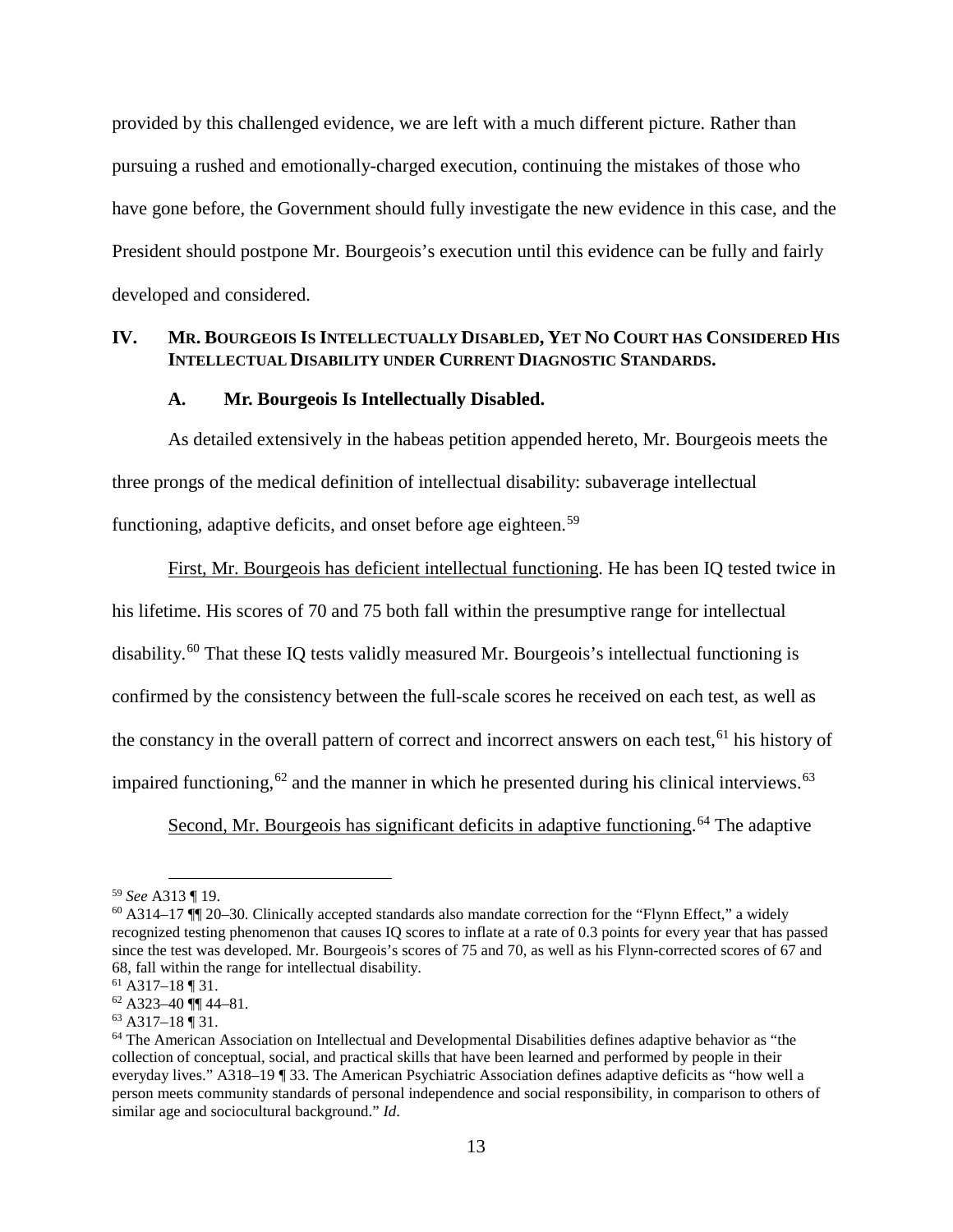deficits prong is satisfied if there is a significant limitation in one of three types of adaptive behavior—conceptual, social, or practical.<sup>[65](#page-13-0)</sup> Mr. Bourgeois has significant deficits in all three domains. Specifically, in the conceptual domain, Mr. Bourgeois has had lifelong deficits in his academic functioning, executive functioning and self-direction, memory, and communication.<sup>[66](#page-13-1)</sup> In the social domain, Mr. Bourgeois was a slow and awkward child who had difficulty playing with the other children, fitting in, and coping with rejection; his social abilities did not improve with age.<sup>[67](#page-13-2)</sup> His practical deficits include a lifelong inability to follow simple directions and a consistent need to rely on family and friends to perform daily life activities.<sup>[68](#page-13-3)</sup> In support of the intellectual-disability claim in his postconviction proceedings under 28 U.S.C. § 2255, Mr. Bourgeois presented evidence from clinical psychologist Victoria Swanson, Ph.D., who conducted a broad-based adaptive behavior assessment of Mr. Bourgeois, considering formal testing; records; third-party interviews with family members, former neighbors, and former colleagues; testimony; the reports of the defense and the Government mental health experts; the video recordings of the evaluations conducted by the Government's experts; and her own clinical evaluation of Mr. Bourgeois. Based on her evaluation, Dr. Swanson concluded that Mr. Bourgeois suffers from significant adaptive deficits. Each of Dr. Swanson's conclusions is supported by extensive lay-witness evidence, records, and formal testing.<sup>[69](#page-13-4)</sup>

Third, evidence of Mr. Bourgeois's intellectual disability has existed since his early childhood. People who have known Mr. Bourgeois since childhood attest that, throughout his youth and into adulthood, he exhibited intellectual and adaptive impairments that affected all

<span id="page-13-0"></span> <sup>65</sup> A319 ¶ 34.

<span id="page-13-1"></span><sup>66</sup> *See* A323–31 ¶¶ 45–61.

<span id="page-13-2"></span><sup>67</sup> *See* A331–32 ¶¶ 62–67.

<span id="page-13-3"></span><sup>68</sup> *See* A333–36 ¶¶ 68–72.

<span id="page-13-4"></span><sup>69</sup> *See* A323–40 ¶¶ 45–81.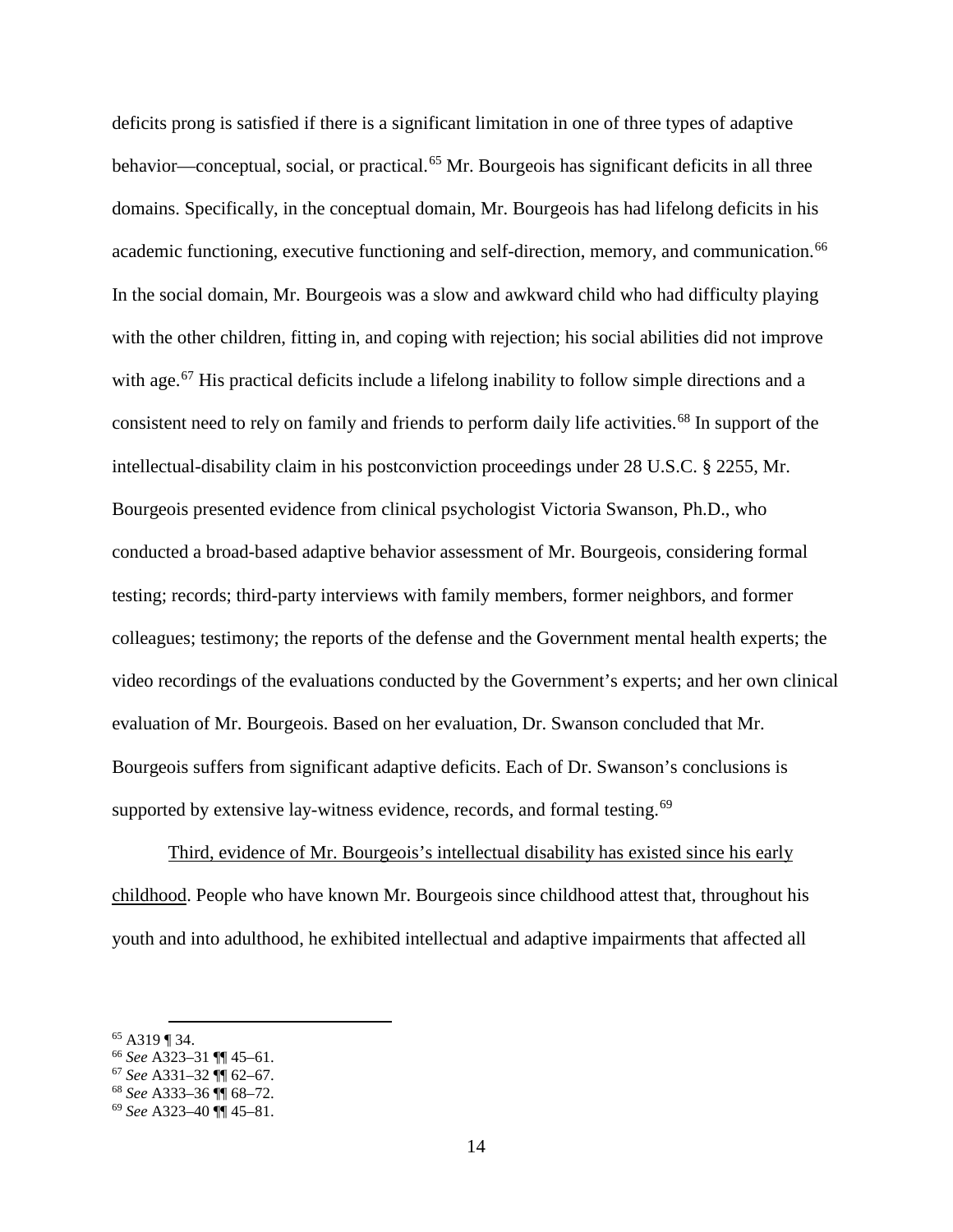facets of his life.[70](#page-14-0) Based on interviews with these people and other sources, Dr. Swanson concluded that "it is absolutely clear that the onset of Mr. Bourgeois's deficiencies in both his intellectual and adaptive functioning began before age 18 and continued into adulthood."[71](#page-14-1)

Finally, Mr. Bourgeois's diagnosis is corroborated by the presence of a number of recognized risk factors for intellectual disability in his life history, including low socioeconomic status, neglect and impaired parenting, family heredity risk, child abuse, sexual abuse, and a history of learning disabilities.<sup>[72](#page-14-2)</sup> Mr. Bourgeois grew up in an impoverished, isolated neighborhood on the banks of the Mississippi River, which consisted of a one-lane dirt road and approximately twenty homes, none of which were connected to a sewage line.<sup>[73](#page-14-3)</sup> The few families that made up the community had all lived there for five generations or more, and could trace their lineage back to "slave time."[74](#page-14-4) Alfred's upbringing was chaotic and dysfunctional: his mother was an alcoholic<sup>[75](#page-14-5)</sup> and overwhelmed with raising seven children born in a time span of under nine years;<sup>[76](#page-14-6)</sup> his older brother, born with cerebral palsy, was profoundly intellectually disabled and required significant extra care, for which the family received no outside services;  $^{77}$  $^{77}$  $^{77}$ and Alfred's father played no role in his life, despite living in the same community.<sup>[78](#page-14-8)</sup> Young Alfred suffered serious physical abuse at the hands of his mother, who regularly whipped her son with an extension cord while he stood naked in the tub, leaving him bruised and bloody.<sup>[79](#page-14-9)</sup> Once

<span id="page-14-0"></span><sup>70</sup> *See* A340–41 ¶ 83. 71 *See id.*

<span id="page-14-2"></span><span id="page-14-1"></span> $72$  Although no etiology is required to establish a diagnosis of intellectual disability, the presence of risk factors can corroborate a diagnosis of intellectual disability and explain its origins. *See* A341 ¶ 84. <sup>73</sup> *See* A445–46.

<span id="page-14-4"></span><span id="page-14-3"></span> $^{74}$  *Id.* 

<span id="page-14-5"></span><sup>75</sup> A446.

<span id="page-14-6"></span><sup>76</sup> *Id.* 

<span id="page-14-7"></span>

<span id="page-14-8"></span><sup>77</sup> *Id*. 78 A443.

<span id="page-14-9"></span><sup>79</sup> A446–47.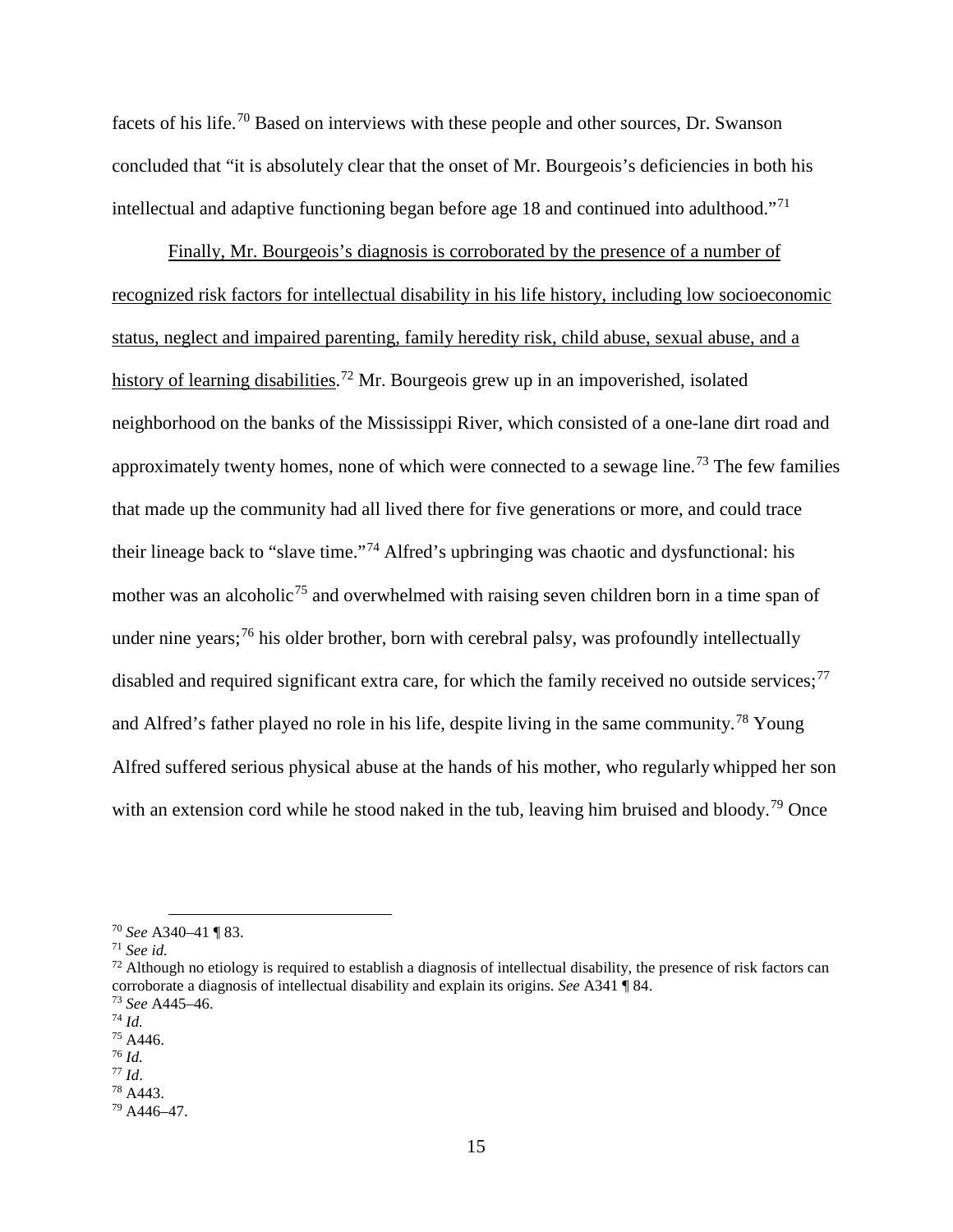she used a meat cleaver to cut off the tip of Alfred's finger while the family ate dinner.<sup>[80](#page-15-0)</sup> By the time Alfred was six or seven years old, an elderly neighbor, Miss Mary, had taken Alfred in to save him from the abuse he was experiencing at home.<sup>[81](#page-15-1)</sup> While in this supposedly "safe" home, Alfred was raped for many years by Miss Mary's son.<sup>[82](#page-15-2)</sup> Moreover, Miss Mary's home was only a few hundred yards away from Alfred's mother's home, and he continued to be exposed to physical abuse at her hands.<sup>[83](#page-15-3)</sup> The proximity of the two homes also served as a constant and devastating reminder of his mother's abuse and abandonment.<sup>[84](#page-15-4)</sup> Finally, young Alfred required speech therapy and had significant problems in learning, leading him to perform poorly in school and struggle to master even basic tasks such as tying his shoes and counting money.<sup>[85](#page-15-5)</sup>

### **B. No Court Has Ruled on Mr. Bourgeois's Intellectual Disability Under Current Diagnostic Standards.**

In the § 2555 proceedings, the district court evaluated Mr. Bourgeois's intellectual limitations under a non-clinical approach, expressly departing from the criteria used by the medical community in diagnosing intellectual disability.<sup>[86](#page-15-6)</sup> For instance, the court chose to credit its own armchair assessment of Mr. Bourgeois's conduct to determine that his "true" intellectual functioning did not satisfy the IQ component for intellectually disability, despite the fact that all of his IQ scores fall within the presumptive range. Invoking commonly held, but erroneous, stereotypes of intellectually disabled persons, the court found Mr. Bourgeois's low intellectual functioning to be belied by the fact that he "answer[ed] the questions asked of him, engage[d] in conversation, [and] ha[d] logical thoughts"; worked as a truck driver; had a "well-groomed

- 
- <span id="page-15-4"></span><span id="page-15-3"></span><span id="page-15-2"></span><sup>83</sup> *Id.* <sup>84</sup> *Id.*

<span id="page-15-0"></span> <sup>80</sup> *Id.* 

<span id="page-15-1"></span><sup>81</sup> A454. 82 *Id.* 

<span id="page-15-5"></span><sup>85</sup> A323–33 ¶¶ 45, 68.

<span id="page-15-6"></span><sup>86</sup> *See United States v. Bourgeois*, No. C-02-CR-216, 2011 WL 1930684 (S.D. Tex. May 19, 2011).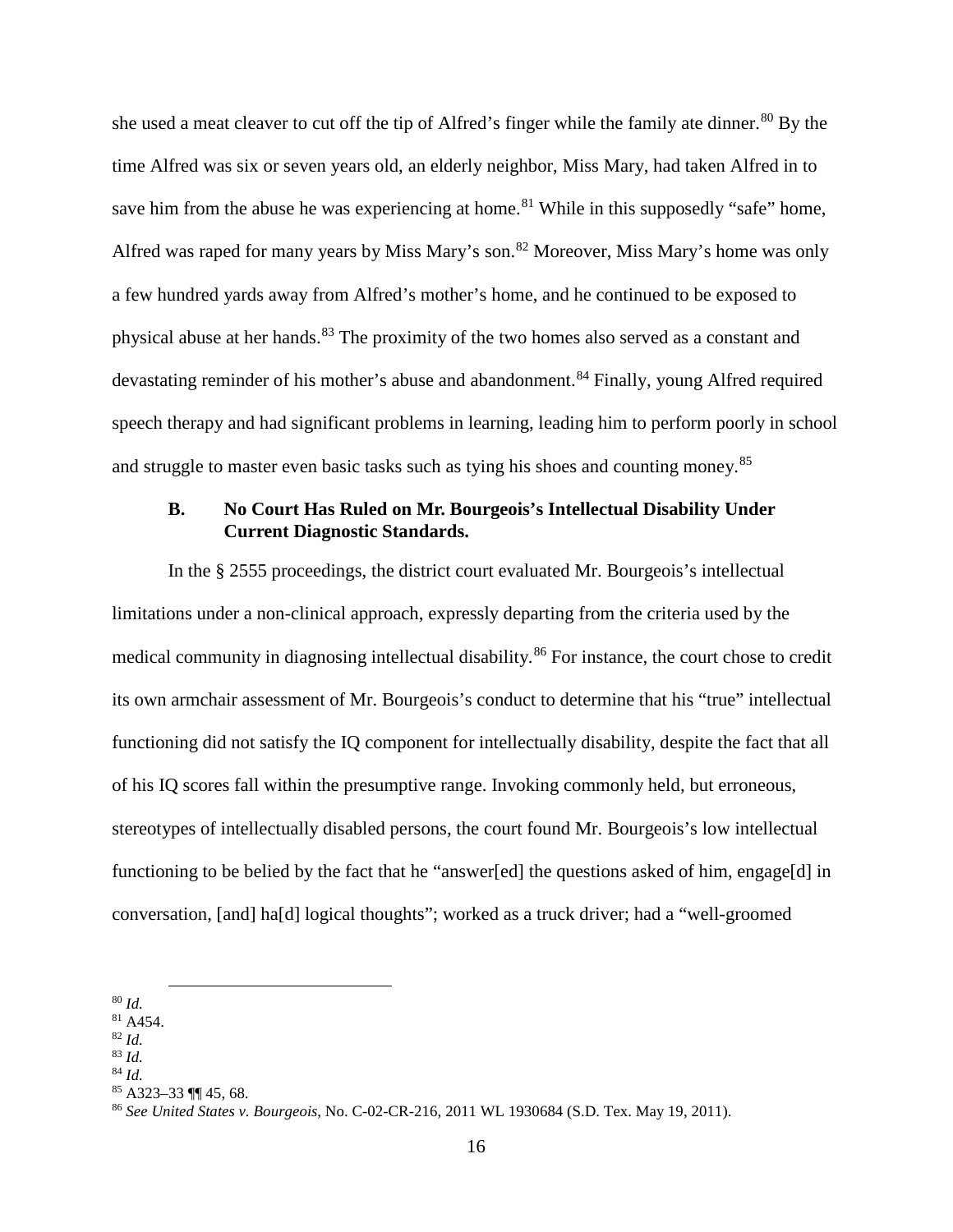appearance"; and did not "operate as a child."[87](#page-16-0) Yet the leading diagnostic manuals in the field recognize that intellectually disabled persons, among other things, do not "look and talk differently" from the general population, can acquire the "vocational and social skills necessary for independent living," can "do complex tasks," and can "get driver's licenses, buy cars, or drive cars."[88](#page-16-1)

The court also expressly rejected the scientifically accepted approach to evaluating adaptive functioning, which recognizes that intellectually disabled persons—like all persons— have areas of strengths and weaknesses, and therefore focuses on evidence of adaptive deficits.<sup>[89](#page-16-2)</sup> Instead, the court applied a "legal approach" to the adaptive-behavior assessment and found that Mr. Bourgeois's purported strengths cancelled out the evidence of his many significant deficits.<sup>[90](#page-16-3)</sup> Moreover, the "strengths" cited by the court—which included the fact that, as an adult, Mr. Bourgeois knows "his ABCs"—are entirely consistent with a medical diagnosis of intellectual disability.<sup>[91](#page-16-4)</sup> Also contrary to medical standards was the court's treatment of risk factors, including Mr. Bourgeois's "unstable home life" and "the hampering effects of a deprived home environment," as alternate *explanations for* Mr. Bourgeois's deficits, as opposed to *contributors to* his intellectual disability. [92](#page-16-5)

In 2017, the United States Supreme Court invalidated the same non-clinical approach taken by the district court in Mr. Bourgeois's case, holding that courts are required to apply the medical community's scientific standards when assessing a claim of intellectual disability.<sup>[93](#page-16-6)</sup>

<span id="page-16-0"></span> <sup>87</sup> *See Id.* at \*22–29.

<span id="page-16-1"></span><sup>88</sup> *See* A321 ¶ 41. These manuals also caution against the very type of lay assessment conducted by the court, requiring that diagnosticians employ "judgment rooted in a *high level of clinical expertise* and experience and judgment that emerges directly from *extensive training, experience with the person, and extensive data*." A322 ¶ 42. <sup>89</sup> *Bourgeois*, 2011 WL 1930684, at \*33–34.

<span id="page-16-3"></span><span id="page-16-2"></span><sup>90</sup> *Id.* 

<span id="page-16-4"></span><sup>91</sup> *See* A319–21 ¶¶ 38, 41.

<span id="page-16-5"></span> $92$  A320-41 ¶ 40, 84.

<span id="page-16-6"></span><sup>93</sup> *Moore v. Texas*, 137 S. Ct. 1039, 1049–53 (2017); *see also Moore v. Texas*, 139 S. Ct. 666, 670–72 (2019).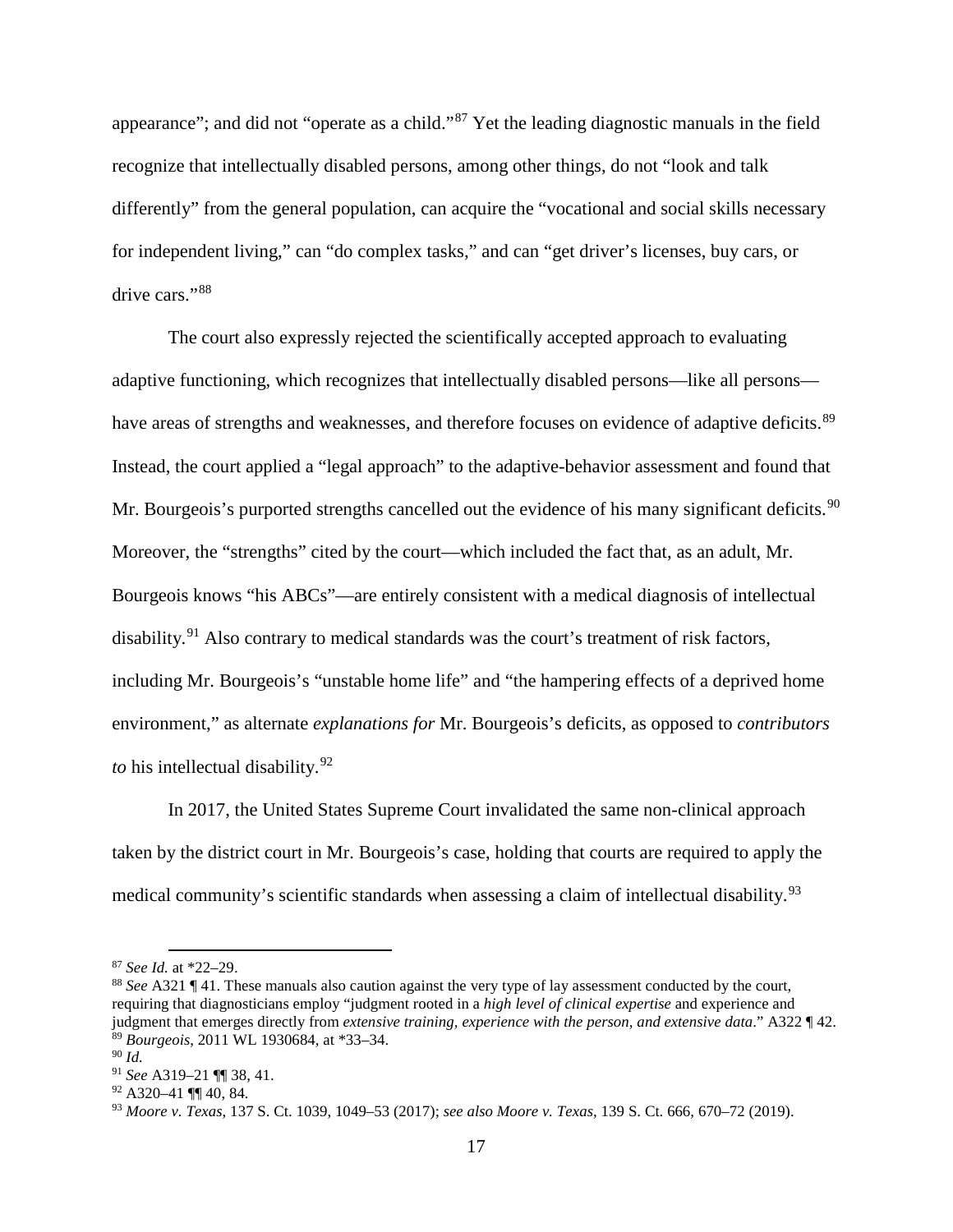Following that decision, Mr. Bourgeois requested permission to file a second habeas petition<sup>[94](#page-17-0)</sup> and obtain judicial review of his intellectual disability claim according to constitutionallymandated criteria. However, the Fifth Circuit Court of Appeals denied his request on procedural grounds,  $95$  even though the same court has granted the same opportunity to other, similarly-situated prisoners.<sup>[96](#page-17-2)</sup>

# **C. The Only Court That Sought to Review Mr. Bourgeois's Claim under Current Standards Found a Strong Showing That He is Intellectually Disabled.**

Mr. Bourgeois sought habeas review pursuant to 28 U.S.C. § 2241 in the Southern District of Indiana, challenging his eligibility for execution on the ground that he is intellectually disabled.[97](#page-17-3) After initial review of his proffer, the district court issued a stay finding a "strong showing" that Mr. Bourgeois is intellectually disabled under current diagnostic standards.<sup>[98](#page-17-4)</sup> The court sought to hold an evidentiary hearing to conclusively determine the issue, but, on appeal, the Seventh Circuit ordered Mr. Bourgeois's petition be dismissed on procedural grounds. Mr. Bourgeois then filed a petition for writ of certiorari in the United States Supreme Court, together with a stay motion, which remains pending.  $99$ 

The only court to review the evidence of Mr. Bourgeois's intellectual disability under scientifically-valid standards and constitutionally-mandated criteria has thus concluded that Mr. Bourgeois has made a "strong showing" that he is intellectually disabled, staying his execution.

<span id="page-17-0"></span><sup>&</sup>lt;sup>94</sup> A federal prisoner may not file a second or successive motion for postconviction relief without permission from the appropriate court of appeals. *See* 28 U.S.C. 2255(h).

<span id="page-17-1"></span><sup>95</sup> *In re Bourgeois*, 902 F.3d 446 (5th Cir. 2018).

<span id="page-17-2"></span><sup>96</sup> *See, e.g.*, *Cathey v. Davis (In re Cathey)*, 857 F.3d 221, 232 (5th Cir. 2017); *In re Johnson*, No. 19-20552, 19-70013, 2019 WL 3814384, at \*5–6 (5th Cir. Aug. 14, 2019).

<span id="page-17-3"></span><sup>97</sup> *See* A299–473.

<span id="page-17-4"></span><sup>98</sup> *Bourgeois*, No. 19-cv-00392-JMS-DLP, 2020 WL 1154575, at \*3–5.

<span id="page-17-5"></span><sup>&</sup>lt;sup>99</sup> Mr. Bourgeois has every reason to believe that the Supreme Court will stay his execution and provide him meaningful merits review of his intellectual-disability claim. However, given the truncated timeframe created by the Government's decision to schedule his execution with just three weeks' notice, Mr. Bourgeois files this clemency petition despite this pending litigation out of an abundance of caution.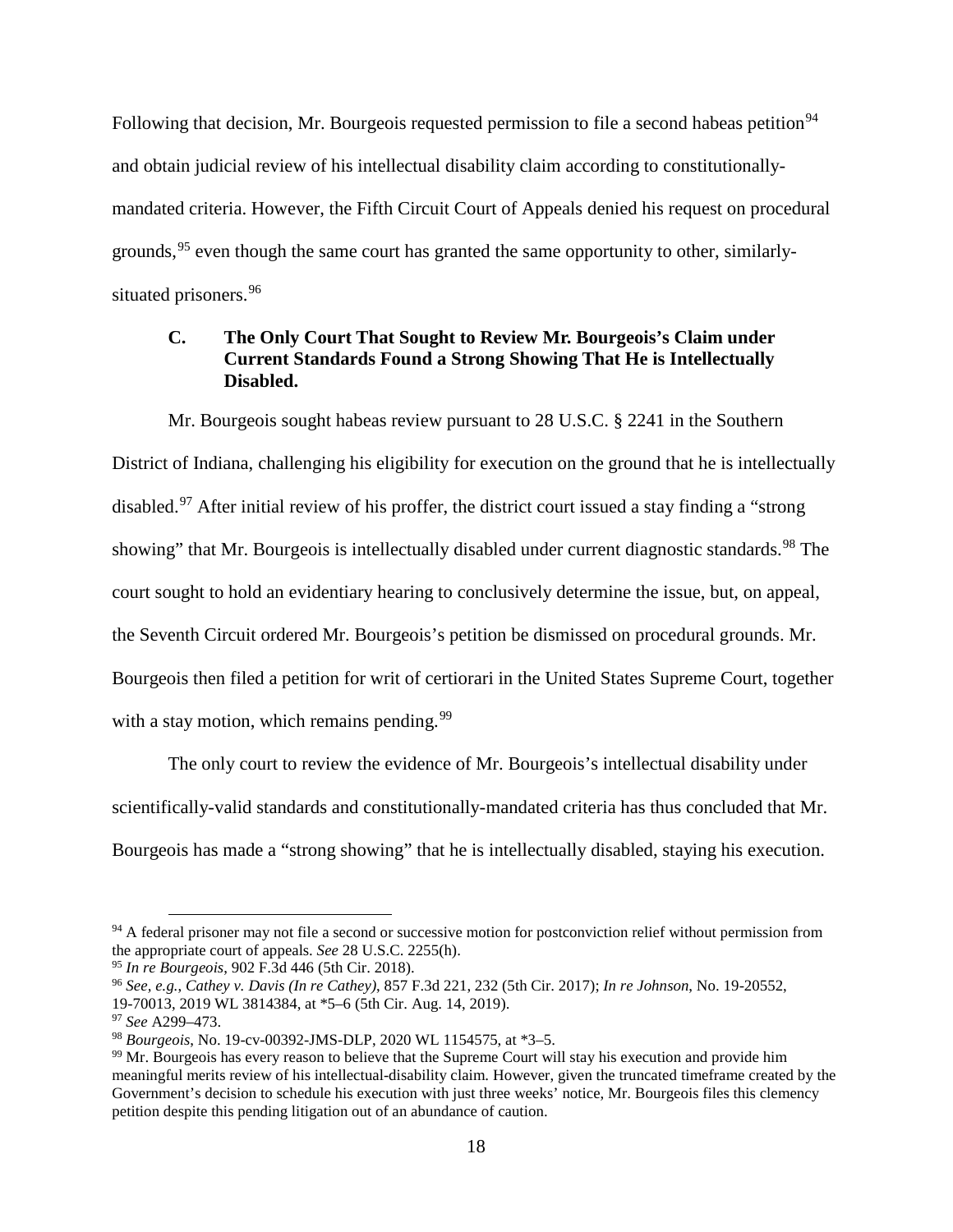The Seventh Circuit, nonetheless, vacated that stay, concluding that an earlier § 2255 court's determination that Mr. Bourgeois is not intellectually disabled bars any further review of his disability, despite the fact that the § 2255 court's decision expressly departed from the criteria used by the medical community in diagnosing intellectual disability.<sup>[100](#page-18-0)</sup>

Without a grant of executive clemency, Mr. Bourgeois will be executed despite his intellectual disability. This would be a profound injustice. As the United States Supreme Court has recognized, "[b]ecause of their disabilities in areas of reasoning, judgment, and control of their impulses" people who are intellectually disabled "do not act with the level of moral culpability that characterizes the most serious adult criminal conduct."[101](#page-18-1) Mr. Bourgeois meets the three prongs of intellectual disability under current clinical definitions: subaverage intellectual functioning, adaptive deficits, and onset before age eighteen. Yet, the jury that sentenced Mr. Bourgeois to death never learned that he is intellectually disabled.

Under these circumstances, the Attorney General should authorize an inquiry into Mr. Bourgeois's intellectual disability under current clinical standards; should recommend that the President reprieve Mr. Bourgeois's execution long enough to permit full consideration of his intellectual disability; and should recommend that the President commute Mr. Bourgeois's sentence to life imprisonment.

#### **V. CONCLUSION**

"[C]lemency is deeply rooted in our Anglo-American tradition of law, and is the historic remedy for preventing miscarriages of justice where the judicial process has been exhausted." *Herrera v. Collins*, 506 U.S. 390, 411–12 (1992). Clemency is "the 'fail-safe' in our criminal justice system." *Id*. at 415. Executive clemency is vital here to prevent the worst miscarriage of

<span id="page-18-0"></span> <sup>100</sup> *Bourgeois v. Watson*, 977 F.3d 620, 634–38 (7th Cir. 2020).

<span id="page-18-1"></span><sup>101</sup> *Atkins*, 536 U.S. at 306.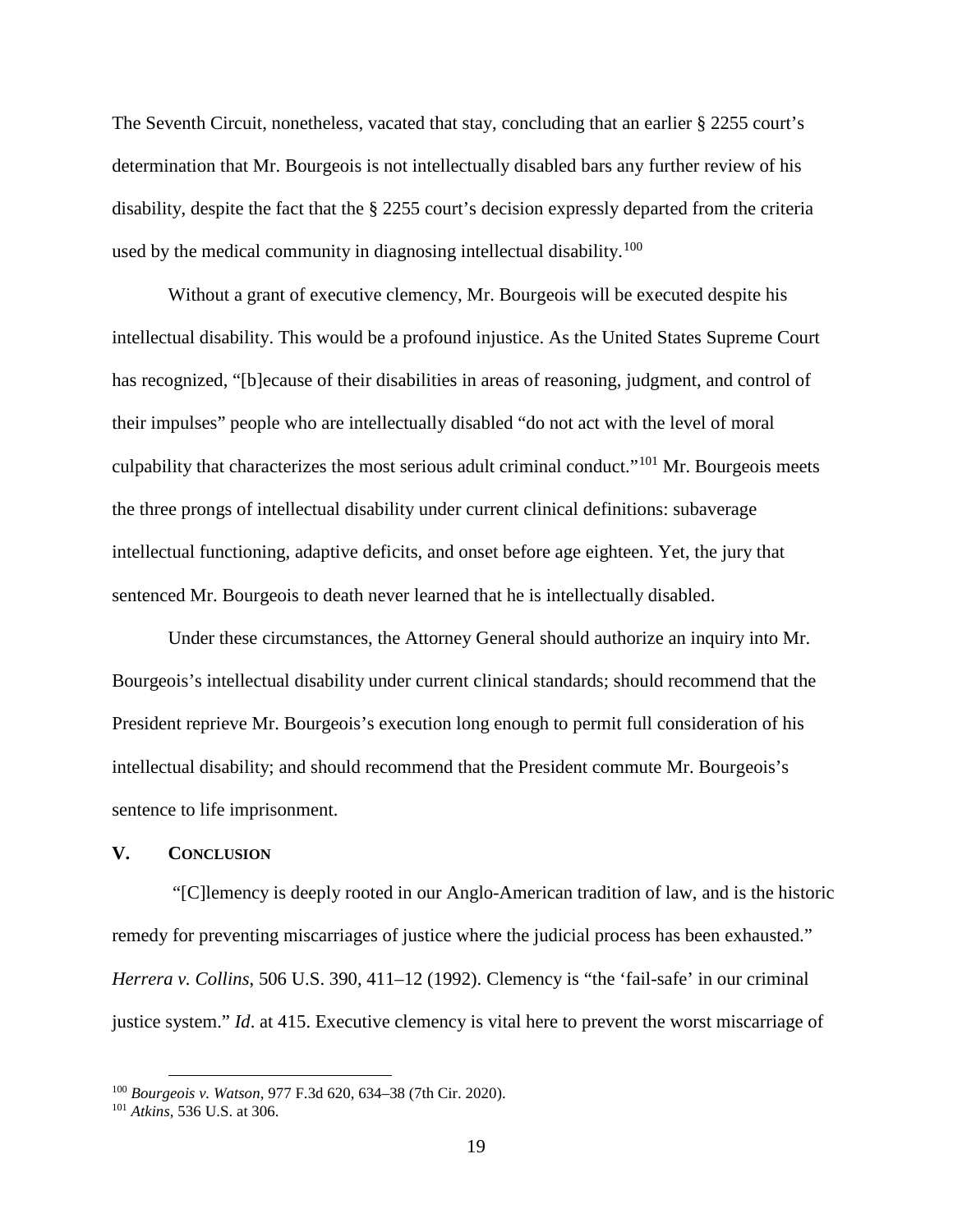justice—the wrongful execution of Alfred Bourgeois.

Mr. Bourgeois would not be the first capital prisoner to receive executive clemency on the grounds of intellectual disability. In November 2016, Arboleda A. Ortiz petitioned for commutation of his death sentence on the basis of his intellectual disability and other mitigating evidence never presented to his jury. President Obama granted the petition on January 17, 2017.[102](#page-19-0) Nor would Mr. Bourgeois be the first capital prisoner to receive a reprieve to allow time to make certain that a scheduled execution does not transgress the Constitution. In December 2000, Juan Raul Garza received a six-month reprieve to allow the Administration time to gather "more information" and conduct a "broader analysis" of the constitutional questions raised in his clemency petition.[103](#page-19-1)

Mr. Bourgeois requests the same relief: that the President of the United States exercise his constitutional clemency authority by granting a reprieve to allow the time necessary to review the evidence that undermines the validity of Mr. Bourgeois's conviction and sentence, and by commuting Mr. Bourgeois's death sentence.

Additional time to investigate and present evidence in support of clemency is especially necessary here. The hurried scheduling of this execution, during the final weeks of this Administration, provides fewer than three weeks' notice for Mr. Bourgeois to prepare and submit his clemency application, and for the executive branch to meaningfully investigate and review it. These would be difficult tasks under even normal circumstances, but here COVID-19 infection rates are surging across the country. Over fourteen million people are currently infected, rapidly

<span id="page-19-0"></span><sup>&</sup>lt;sup>102</sup> President Obama Grants Commutations and Pardons, Press release, Jan. 17, 2017,

https://obamawhitehouse.archives.gov/the-press-office/2017/01/17/president-obama-grants-commutations-andpardons.

<span id="page-19-1"></span><sup>&</sup>lt;sup>103</sup> Statement on the Decision to Stay the Execution of Juan Raul Garza, The American Presidency Project, Dec. 7, 2000, https://www.presidency.ucsb.edu/documents/statement-the-decision-stay-the-execution-juan-raul-garza